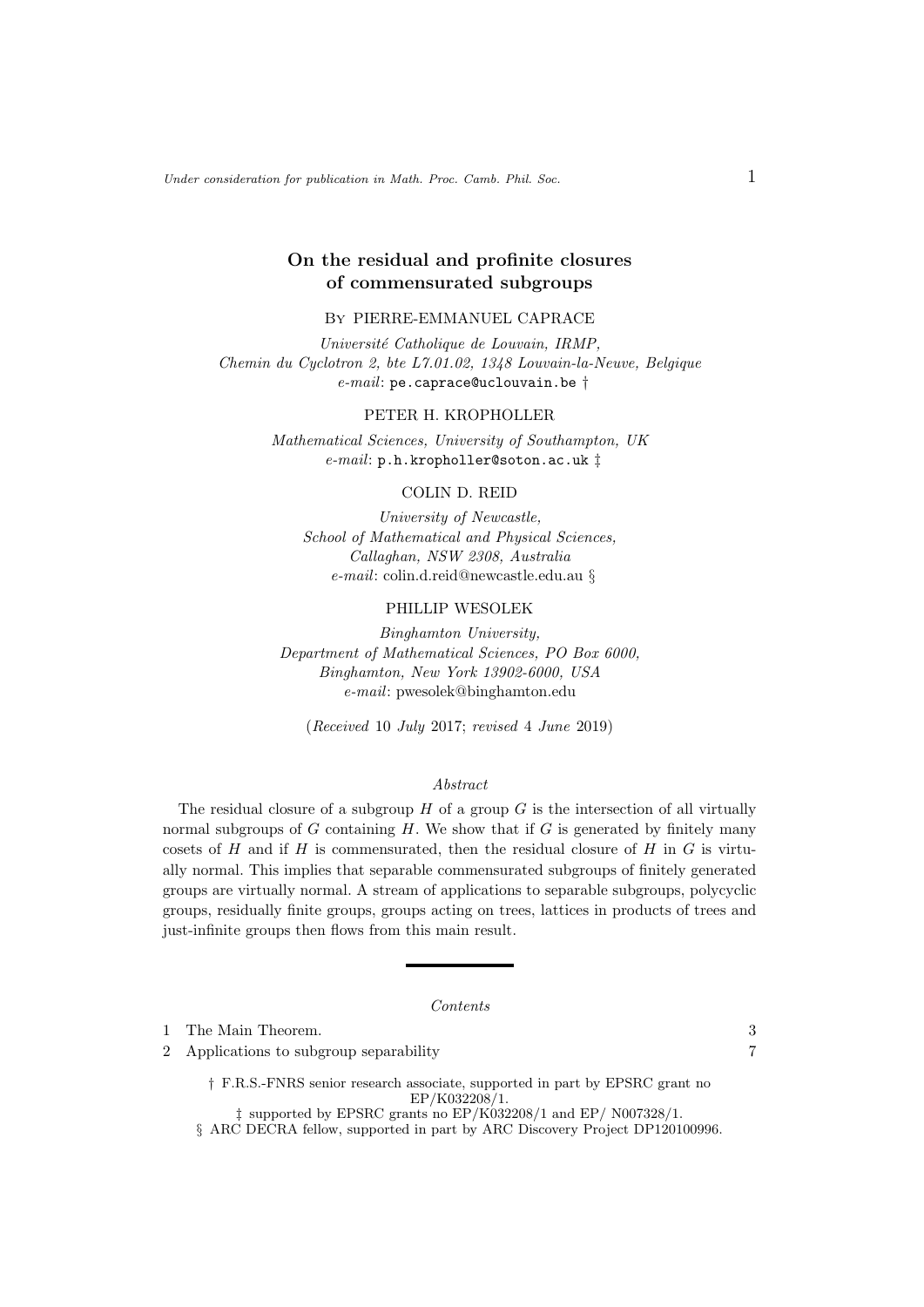| 2             | P.-E. CAPRACE, P. KROPHOLLER, C. REID AND P. WESOLEK      |    |
|---------------|-----------------------------------------------------------|----|
| $\mathcal{S}$ | Applications to polycyclic groups                         | 7  |
|               | 4 Applications to residually finite groups                | 11 |
| 5.            | Applications to generalized Baumslag-Solitar groups       | 14 |
| 6             | Applications to groups acting on graphs and metric spaces | 18 |
| 7             | Applications to lattices in products of groups            | 18 |
| 8             | Applications to just-infinite groups                      | 20 |
| References    |                                                           | 21 |

This paper consists of a Main Theorem concerning commensurated subgroups and topologies related to profinite topologies. It then has a string of Corollaries. Some of the Corollaries are original, some known, some are well known. For example the applications to residually finite groups in Section 4 and some of the Corollaries in Section 8 are to the best of our knowledge new. But the point is to show that all our results flow in a natural way from a single source. Some of the Corollaries deserve to be called, or are called, Theorems in their own right. Before coming to the formal and complete statement of the Main Theorem we examine a special case belonging to very familiar territory. Let  $G$  be a finitely generated group and let  $H$  be a subgroup that satisfies the following two conditions:

- **A.**  $H$  is separable in  $G$ , meaning that it is an intersection of subgroups of finite index or equivalently closed in the profinite topology.
- **B**. H is commensurate with all of its conjugates, meaning that  $|H : H \cap gHg^{-1}|$  is finite for all  $q \in G$ .

Then we prove that there is a subgroup K of H such that K is normal in G and of finite index in H.

This very simple general observation is not difficult to prove. Our original proofs used moderately sophisticated tools from the theory of totally disconnected locally compact groups, but here we present a proof that could be delivered in any beginning graduate course in abstract group theory. Startlingly this leads to simplifications and streamlinings of many results scattered through the literature, as we shall show.

We say that a subgroup  $H$  of a group  $G$  is commensurated when it is commensurate with all its conjugates. The commensurator of  $H$  is the unique largest subgroup of  $G$  in which  $H$  is a commensurated subgroup.

For a first example of an application, if  $G$  is a polycyclic group then all its subgroups satisfy  $A$ . So any one that satisfies  $B$  is commensurate to a normal subgroup. More generally, our main theorem shows that every subgroup of a polycyclic group is commensurate with a subgroup that is normal in its commensurator, see the implication Theorem 10 (i)  $\implies$  (iv) below: a significant streamlining of a fundamental lemma of Kropholler [14]. But the larger picture which involves a theorem of Jeanes and Wilson can also be given a smooth treatment using our Main Theorem.

Further applications can be made to group actions on graphs, metric spaces, and trees, to Baumslag–Solitar groups, the Grigorchuk group and at least one member of the family of Gupta–Sidki groups and more.

Moreover it is rather quickly clear that generalizations are possible: for example if condition  $A$  is not satisfied then one can still apply the result to the profinite closure of the subgroup. Upon arriving at preliminary forms our Main Theorem it became apparent that profinite closure and separability, while very familar concepts, should be treated alongside the slightly more subtle and less well known concepts of *residual clo-*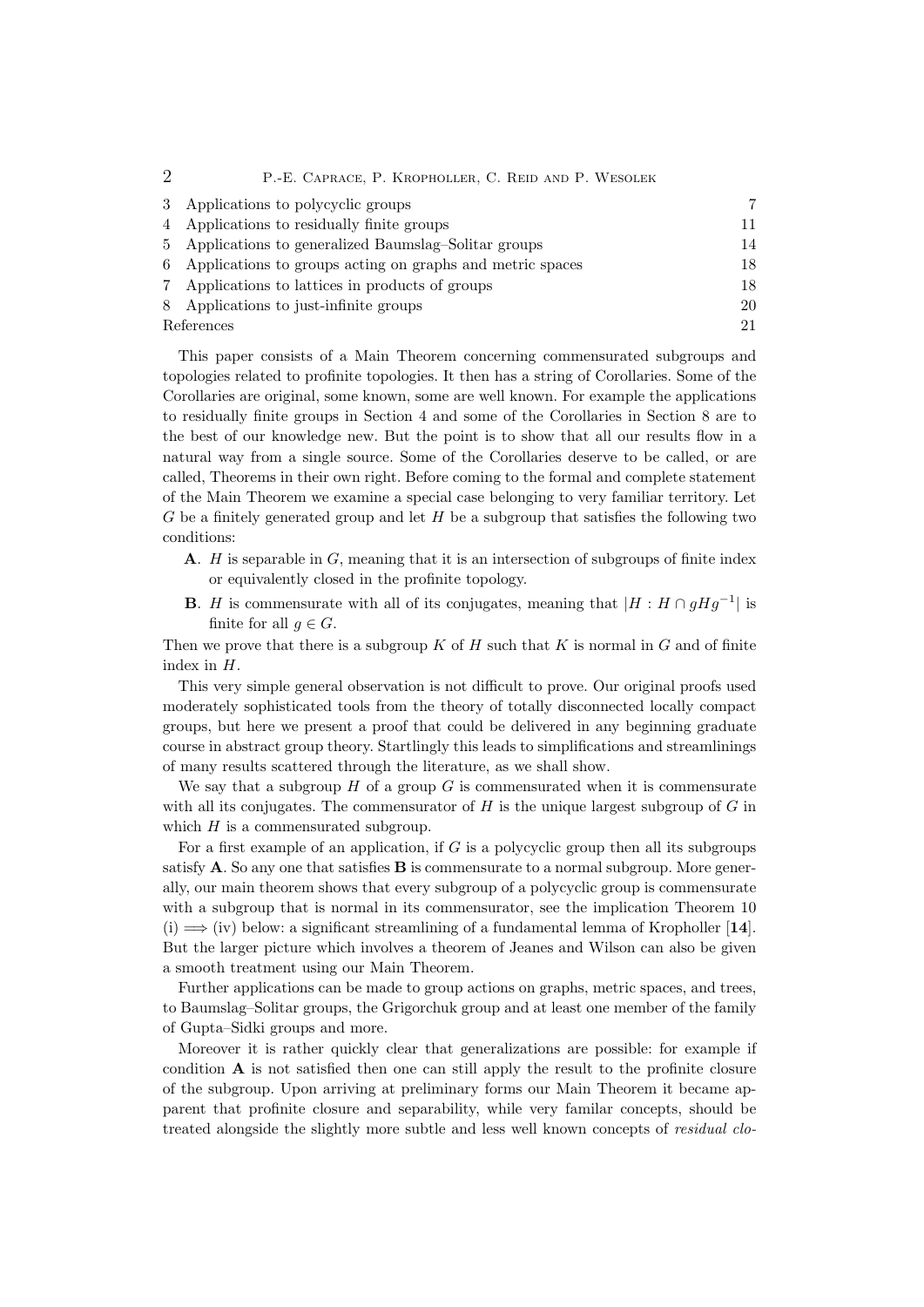sure and weak separability. This generality created no additional mathematical difficulty. So without further ado, let us proceed to the general form of

## 1. The Main Theorem.

Let G be a group. A subgroup H is called **virtually normal** if there is a subgroup  $K \leq H$  that is normal in G and of finite index in H. A subgroup is called weakly separable if it is an intersection of virtually normal subgroups. Any intersection of weakly separable subgroups is weakly separable. Any subgroup  $H \leq G$  is thus contained in a unique smallest weakly separable subgroup, denoted by  $\tilde{H}$  and called the **residual** closure of  $H$  in  $G$ .

Weakly separable subgroups are a generalization of separable subgroups. A separable subgroup of  $G$  is an intersection of subgroups that have finite index in  $G$ . The **profinite** closure of a subgroup H in G, denoted by  $\overline{H}$ , is the unique smallest *separable* subgroup containing H. The inclusion  $\widetilde{H} \leq \overline{H}$  holds in general, but it can be strict. For instance, if G is infinite and simple and H is any finite subgroup, then  $\widetilde{H} = H$ , but  $\overline{H} = G$ .

MAIN THEOREM. Let G be a group and  $H \leq G$  be a commensurated subgroup. Assume that G is generated by finitely many cosets of H. Then

$$
N:=\bigcap_{g\in G}g\widetilde{H}g^{-1}
$$

is of finite index in the residual closure  $\widetilde{H}$  of H. Additionally, N is a normal subgroup of G such that  $[H : N \cap H] < \infty$ ,  $N = \widetilde{N \cap H}$  and  $\widetilde{H} = NH$ .

Basically, in words and in the case when the ambient group is finitely generated, it says that the residual closure of a commensurated subgroup is virtually normal.

For the proof, we need a couple of lemmas to show that the operation of taking the residual closure is well behaved. Define  $\mathcal{N}(G, H)$  to be the set of normal subgroups of G that contain a finite index subgroup of H. In particular  $\mathcal{N}(G, G)$  is the set of normal subgroups of finite index in G. The following basic fact will be used repeatedly.

LEMMA 1. Let G be a group and  $H \leq G$  be a subgroup. Then

$$
\widetilde{H} = \bigcap_{N \in \mathcal{N}(G,H)} NH, \quad and \quad \overline{H} = \bigcap_{N \in \mathcal{N}(G,G)} NH.
$$

*Proof.* For any  $N \in \mathcal{N}(G, H)$ , the group NH is a virtually normal subgroup of G containing H. Thus  $H \le \bigcap_{N \in \mathcal{N}(G,H)} NH$ . Conversely, let J be any virtually normal subgroup of G containing H. Let  $N$  be a finite index subgroup of J which is normal in G. We then have  $NH \leq J$  and  $N \in \mathcal{N}(G, H)$ . Hence  $H \geq \bigcap_{N \in \mathcal{N}(G, H)} NH$ .

The proof for the profinite closure is similar.  $\Box$ 

Two subgroups  $H_1, H_2 \leq G$  are called **commensurate** if their intersection is of finite index in both  $H_1$  and  $H_2$ .

LEMMA 2. Let G be a group and let  $K \leq H \leq G$  such that  $[H: K] < \infty$ . Then

$$
\mathcal{N}(G, H) = \mathcal{N}(G, K), \ \widetilde{H} = \widetilde{K}H, \ and \ \overline{H} = \overline{K}H
$$

In particular, if  $H_1$  and  $H_2$  are commensurate, then  $\widetilde{H_1}$  and  $\widetilde{H_2}$  are commensurate and  $\overline{H_1}$  and  $\overline{H_2}$  are commensurate. If H is commensurated in G, then  $\widetilde{H}$  is commensurated and  $\overline{H}$  is commensurated.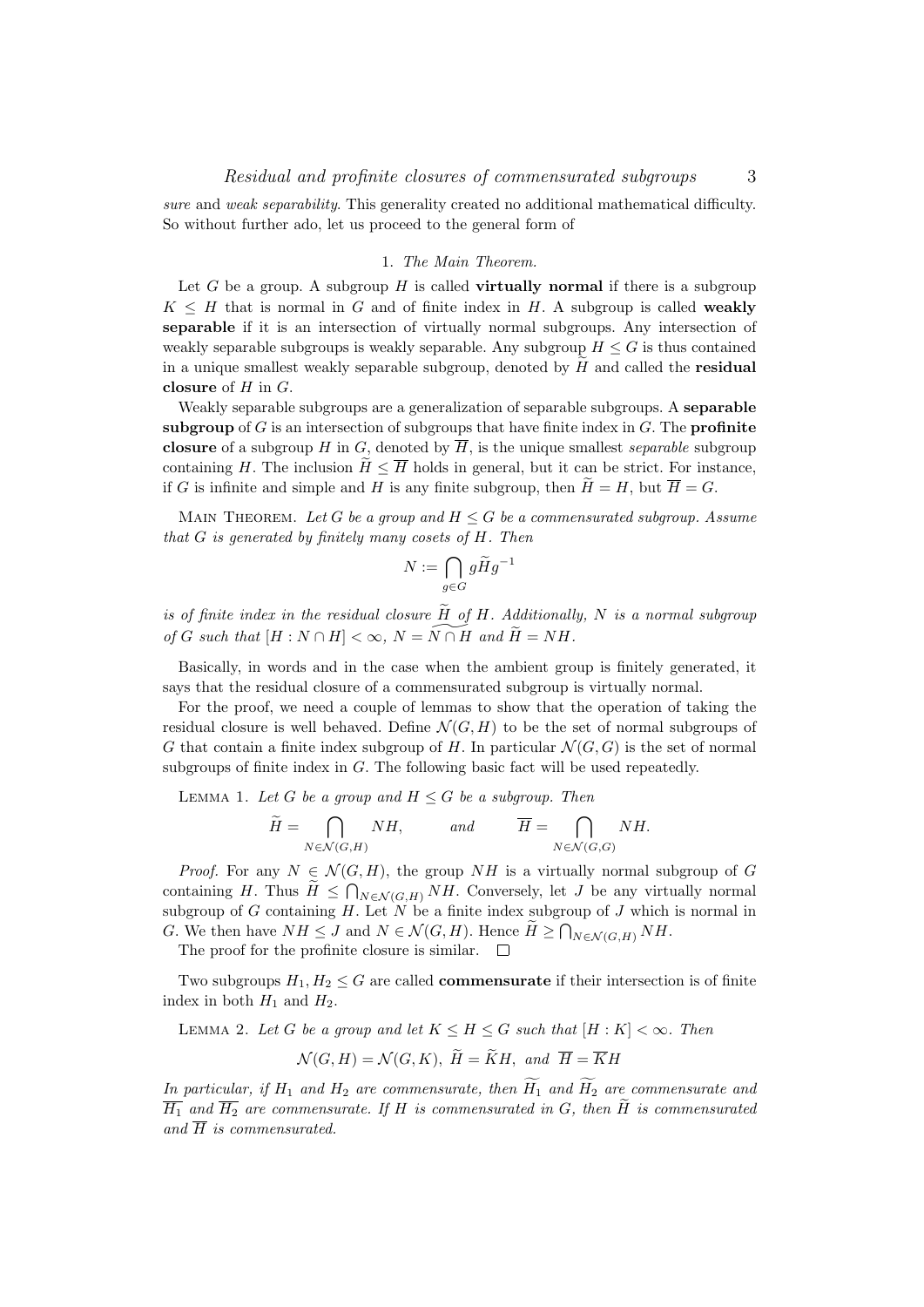*Proof.* For any subgroup  $N \leq G$ ,  $[K: K \cap N] < \infty$  if and only if  $[H: H \cap N] < \infty$ . We infer that  $\mathcal{N}(G,H) = \mathcal{N}(G,K)$ .

For the remaining claims, the cases of the residual closure and the profinite closure are similar. We therefore only consider the residual closure. Clearly,

$$
K \leq \widetilde{K} \cap H \leq \widetilde{K},
$$

so  $\widetilde{K} = \widetilde{K} \cap H$ . In order to prove that  $\widetilde{H} = \widetilde{K}H$ , we may thus assume that  $K = \widetilde{K} \cap H$ .

Write H as a disjoint union of right cosets  $Kt_1, \ldots, Kt_n$  of K. For each  $1 \leq i \leq j \leq n$ , there is some  $N \in \mathcal{N}(G, H)$  such that  $t_i t_j^{-1} \notin NK$  via Lemma 1, since  $K = \widetilde{K} \cap H$  and  $\mathcal{N}(G,H) = \mathcal{N}(G,K)$ . The set  $\mathcal{N}(G,H)$  is closed under finite intersections, so there is some  $M \in \mathcal{N}(G, H)$  such that all of the cosets  $MKt_1, \ldots, MKt_n$  are distinct. Fixing such an M, Lemma 1 ensures that we can write  $H$  as

$$
\bigcap_{N\in\mathcal{M}}NH
$$

where M is the set of  $N \in \mathcal{N}(G, H)$  such that  $N \leq M$ .

Take  $x \in \tilde{H}$ . We have  $x \in MH$ , so  $x \in MKt_i$  for exactly one i. For each  $N \in \mathcal{M}$ , it is also the case that  $x \in NH$ , so  $x \in NK t_i$ . Therefore,

$$
x \in \left(\bigcap_{N \in \mathcal{M}} NK\right) t_i,
$$

and the latter set is exactly the coset  $\tilde{K}t_i$  by Lemma 1. We conclude that  $x \in \tilde{K}H$ . Thus,  $H \subseteq KH$ , and as  $KH \subseteq H$ , the proof is complete.  $\square$ 

LEMMA 3. Let G be a group and let  $H \leq G$ . (i)For any  $N \in \mathcal{N}(G, H)$ , we have  $N \cap \widetilde{H} = \widetilde{N \cap H}$  and  $\mathcal{N}(G, H) = \mathcal{N} (G, \widetilde{H}).$ (ii)For any  $N \in \mathcal{N}(G, G)$ , we have  $N \cap \overline{H} = \overline{N \cap H}$ .

Proof. We prove (i). Claim (ii) is similar.

Take  $N \in \mathcal{N}(G, H)$ . By Lemma 1, we can write  $\widetilde{H}$  as

$$
\widetilde{H} = \bigcap_{M \in \mathcal{M}} MH
$$

where M is the set of elements of  $\mathcal{N}(G, H)$  contained in N. Then

$$
\widetilde{H} \cap N = \bigcap_{M \in \mathcal{M}} (MH \cap N) = \bigcap_{M \in \mathcal{M}} M(H \cap N) = \widetilde{H \cap N}
$$

where the last equality follows Lemmas 1 and 2. Applying Lemma 2 again,  $H \cap N$  has finite index in  $H$ , so  $N \in \mathcal{N}(G, H)$ . We conclude that  $\mathcal{N}(G, H) \subseteq \mathcal{N}(G, H)$ . The reverse inclusion is clear.  $\Box$ inclusion is clear.

*Proof of the Main Theorem Set*  $N := \bigcap_{g \in G} g\widetilde{H}g^{-1}$ . Suppose for the moment that  $N$ has finite index in  $\widetilde{H}$ . We infer that  $N \in \mathcal{N}(G, H)$ , so  $\widetilde{H} \leq NH$ . Since  $N, H \leq \widetilde{H}$ , we indeed have that  $\widetilde{H} = NH$ . Lemma 3 implies additionally that  $N = \widetilde{N \cap H}$ . To prove the theorem, it thus suffices to show that N has finite index in  $\widetilde{H}$ . By Lemma 2,  $\widetilde{H}$  is a commensurated subgroup of G, so we may assume that  $H = \widetilde{H}$ .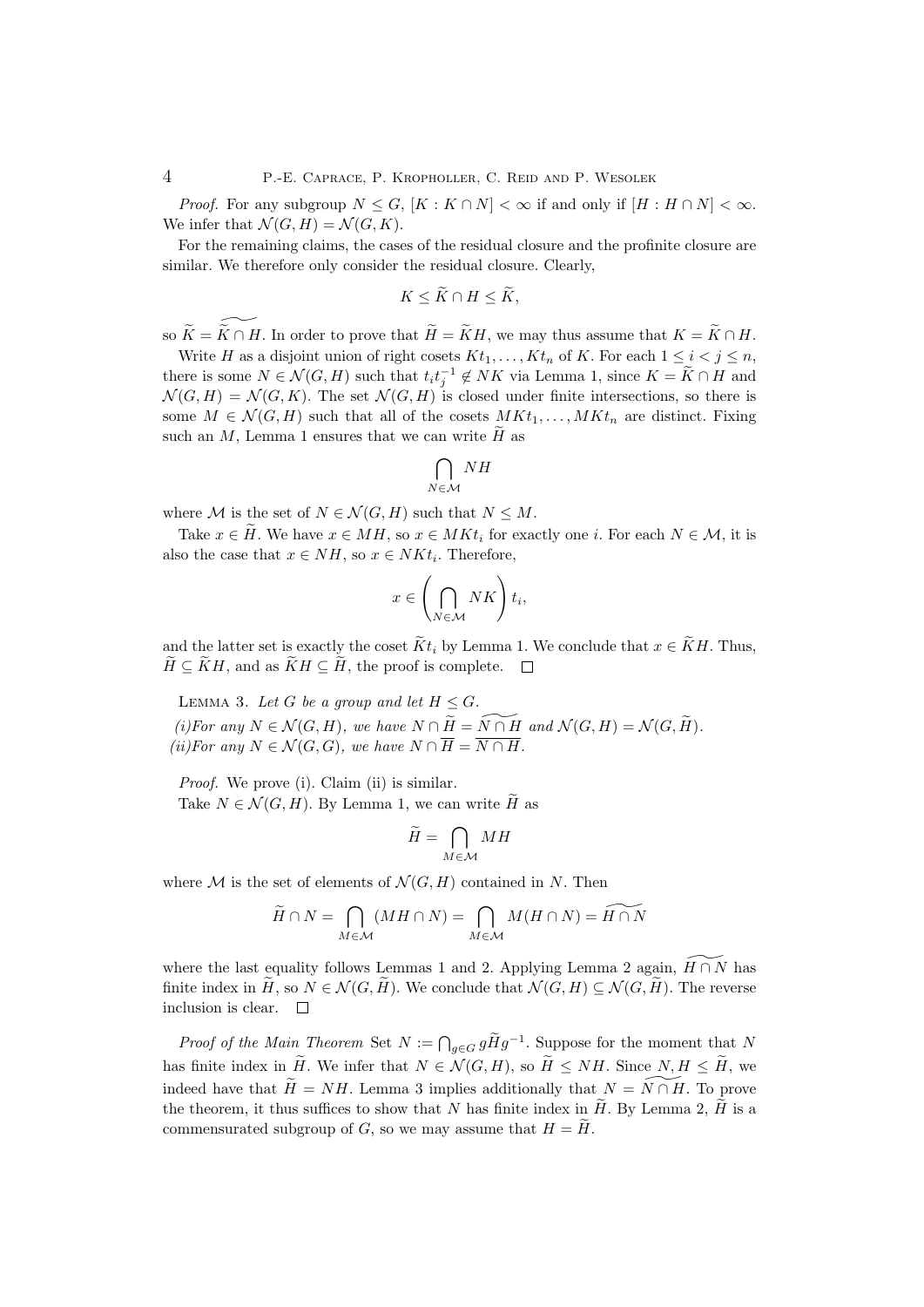For  $S$  a subset of  $G$ , we define

$$
H_S := \bigcap_{s \in S} sHs^{-1}.
$$

If  $1 \in S$  and S is finite, then  $H_S$  has finite index in H. The group  $H_S$  is weakly separable, since H is weakly separable. Letting  $H_St_1, \ldots, H_St_n$  list right coset representatives of  $H_S$  in H, there is some  $V \in \mathcal{N}(G, H_S)$  such that  $V H_S$  does not contain  $t_i t_j^{-1}$  for any  $i \neq j$ , since  $\bigcap_{N \in \mathcal{N}(G,H_S)} NH_S = H_S$  by Lemma 1. It now follows that  $H \cap VH_S = H_S$ , hence  $(H \cap V)H_S = H_S$ . We thus deduce that  $H \cap V \leq H_S$  with  $V \in \mathcal{N}(G, H)$ ; that  $V \in \mathcal{N}(G, H)$  is given by Lemma 2. We now obtain the following.

(A)For all finite  $S \subset G$  with  $1 \in S$ , there is  $V \in \mathcal{N}(G, H)$  such that for all T with  $1 \in T$ and  $T \subseteq S$ , we have

$$
(H \cap V)H_T = H \cap VH_T = H_T.
$$

Fix  $V \in \mathcal{N}(G, H)$ . Let  $\mathfrak{X}(V)$  denote the collection of all finite subsets S of G containing 1 such that

$$
H \cap VH_S = H_S.
$$

Suppose that S and T are subsets of G and x is an element of G. We shall prove the following claim.

(B)If S, T and  $\{1, x\}$  all belong to  $\mathfrak{X}(V)$  then  $S \cup xT$  belongs to  $\mathfrak{X}(V)$ . We have

$$
H \cap VH_S = H_S,\tag{1}
$$

$$
H \cap VH_T = H_T, \text{ and } \tag{2}
$$

$$
H \cap V(H \cap xHx^{-1}) = H \cap xHx^{-1}.
$$
\n<sup>(3)</sup>

Conjugating  $(2)$  by x yields

$$
xHx^{-1} \cap VH_{xT} = H_{xT} \tag{4}
$$

Intersecting with (1), we obtain

$$
H \cap xHx^{-1} \cap VH_S \cap VH_{xT} = H_S \cap H_{xT} = H_{S \cup xT}
$$
(5)

Using (3) to substitute for  $H \cap xHx^{-1}$  on the left hand side of (5), we obtain

$$
H \cap V(H \cap xHx^{-1}) \cap VH_S \cap VH_{xT} = H_{S \cup xT}.
$$
\n<sup>(6)</sup>

A fortiori, noting that  $1 \in T$  and  $1 \in S$ , we have

$$
H_{S \cup xT} \subseteq V(H \cap xHx^{-1}) \cap VH_S \cap VH_{xT},
$$

and therefore,

$$
H \cap VH_{S \cup xT} \subseteq H \cap V(H \cap xHx^{-1}) \cap VH_S \cap VH_{xT}.
$$

Combining this with (6), we obtain claim (B).

Let Y be a finite subset of G such that  $1 \in Y = Y^{-1}$  and  $G = \langle YH \rangle$ . Since H is commensurated, every right  $H$ -coset is contained in a finite union of left  $H$ -cosets. There is thus a finite subset X of G such that  $1 \in X = X^{-1}$  and that  $HYH = XH$ . In particular, we have  $H X H = X H$ . It follows that  $(X H)^n = X^n H$  for all n. Hence,  $G = \langle X \rangle H.$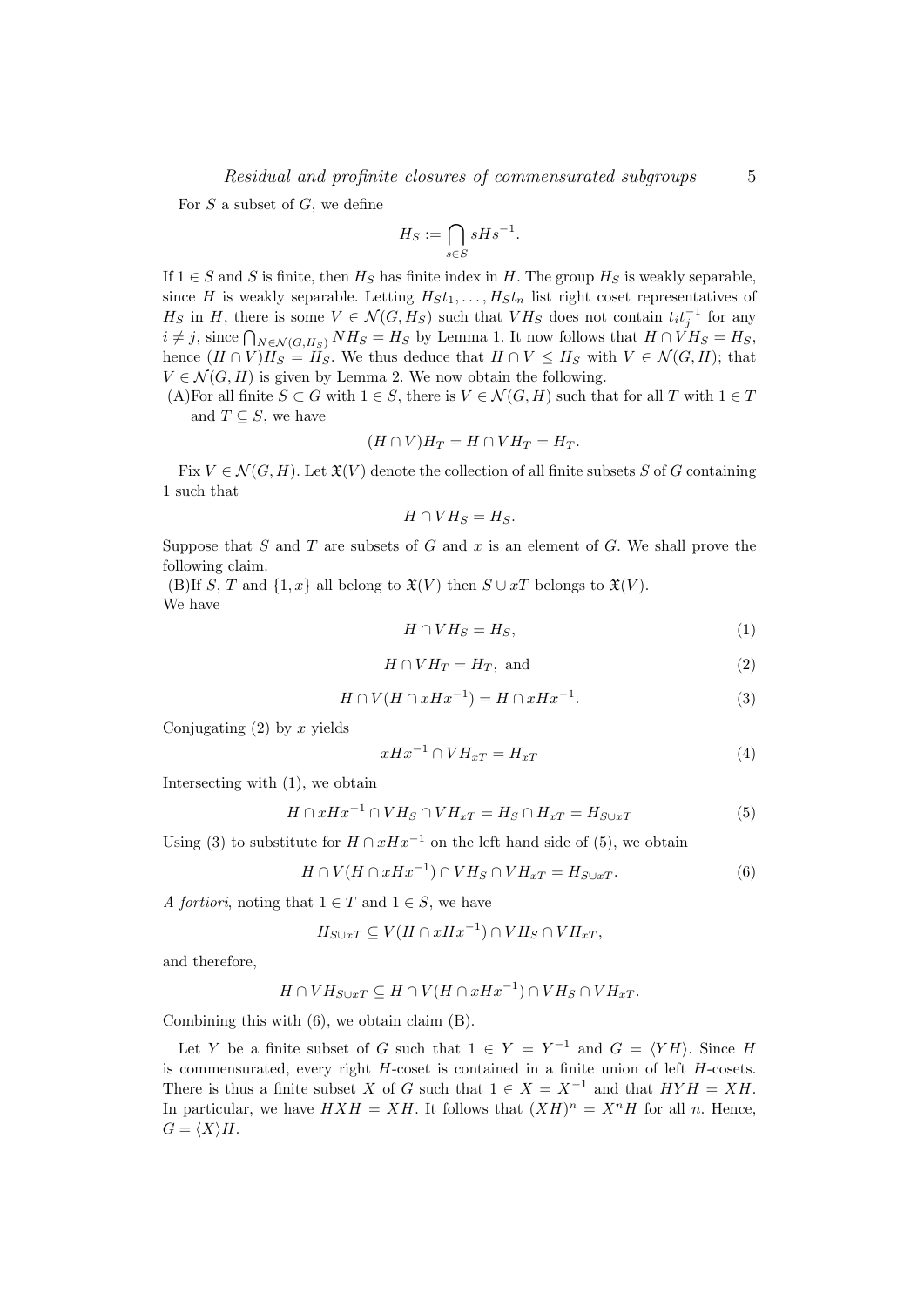Using (A) we can choose V in  $\mathcal{N}(G, H)$  such that  $\mathfrak{X}(V)$  contains X as well as  $\{1, x\}$ for all  $x \in X$ . By iterated application of (B), we see that  $X^n := \{x_1 \dots x_n \mid x_i \in X\}$ belongs to  $\mathfrak{X}(V)$  for all  $n > 0$ . We deduce that

$$
H \cap V \leq \bigcap_{n \geq 1} H \cap VH_{X^n} = \bigcap_{n \geq 1} H_{X^n} = \bigcap_{g \in \langle X \rangle} gHg^{-1} \leq H.
$$

Since  $G = \langle X \rangle H$ , the group  $\bigcap_{g \in \langle X \rangle} g H g^{-1} = \bigcap_{g \in G} g H g^{-1}$  is normal in G, and its index in H is bounded above by  $[H : H \cap V]$ . The result follows.  $\square$ 

We immediately recover a result of Caprace and Monod, which was in fact the original inspiration for the Main Theorem. A locally compact group is called residually discrete if the intersection of all its open normal subgroups is trivial.

COROLLARY 4 (Caprace–Monod,  $[6, Corollary 4.1]$ ). A compactly generated and totally disconnected locally compact group is residually discrete if and only if it has a basis of identity neighborhoods consisting of compact open normal subgroups.

Proof. Let G be a compactly generated totally disconnected locally compact group, O be an identity neighborhood in G, and N be the set of open normal subgroups of G. By Van Dantzig's theorem,  $O$  contains a compact open subgroup  $H$ . That  $H$  is compact ensures that  $[H : H \cap N] < \infty$  for all  $N \in \mathcal{N}$ , and via a standard compactness argument,

$$
\bigcap_{N\in\mathcal{N}}NH = \left(\bigcap_{N\in\mathcal{N}}N\right)H.
$$

Additionally, since  $G$  is compactly generated,  $G$  is generated by finitely many cosets of H.

If G is residually discrete, i.e.  $\bigcap_{N\in\mathcal{N}}N = \{1\}$ , then H is weakly separable. Being compact and open,  $H$  is commensurated, so by the Main Theorem,  $H$  contains a normal subgroup  $N$  of  $G$  that is of finite index in  $H$ . The closure of  $N$  is a compact open normal subgroup of  $G$  contained in  $H$ . Conversely, if  $G$  is not residually discrete, then G certainly cannot have a basis of identity neighborhoods consisting of compact open normal subgroups.  $\square$ 

Remark 5. Unlike the profinite closure, the residual closure is not a closure with respect to a fixed group topology on G. However, the residual closure of a *commensurated* subgroup H can be recovered as a closure with respect to some group topology on G. Indeed, for H commensurated, there is a canonical locally compact group  $\hat{G}_H$  and homomorphism  $\alpha$ :  $G \rightarrow \hat{G}_H$  such that  $\alpha$  has dense image and every finite index subgroup of H is the preimage of a compact open subgroup of  $\hat{G}_H$ . The group  $\hat{G}_H$  is called the Belyaev completion of  $(G, H)$ ; see [3, §7]. Let R be the intersection of all open normal subgroups of  $\hat{G}_H$  and let  $\beta : \hat{G}_H \to \hat{G}_H/R$  be the quotient map. The subgroup  $\tilde{H}$  is then the closure of H in the topology induced by  $\beta \circ \alpha$  on G. In other words, we take the closure in the coarsest group topology on G such that  $\beta \circ \alpha$  is continuous.

An alternative proof of the Main Theorem can be derived by following this line of reasoning and applying the aforementioned result of Caprace and Monod to the compactly generated totally disconnected group  $\hat{G}_H/R$ .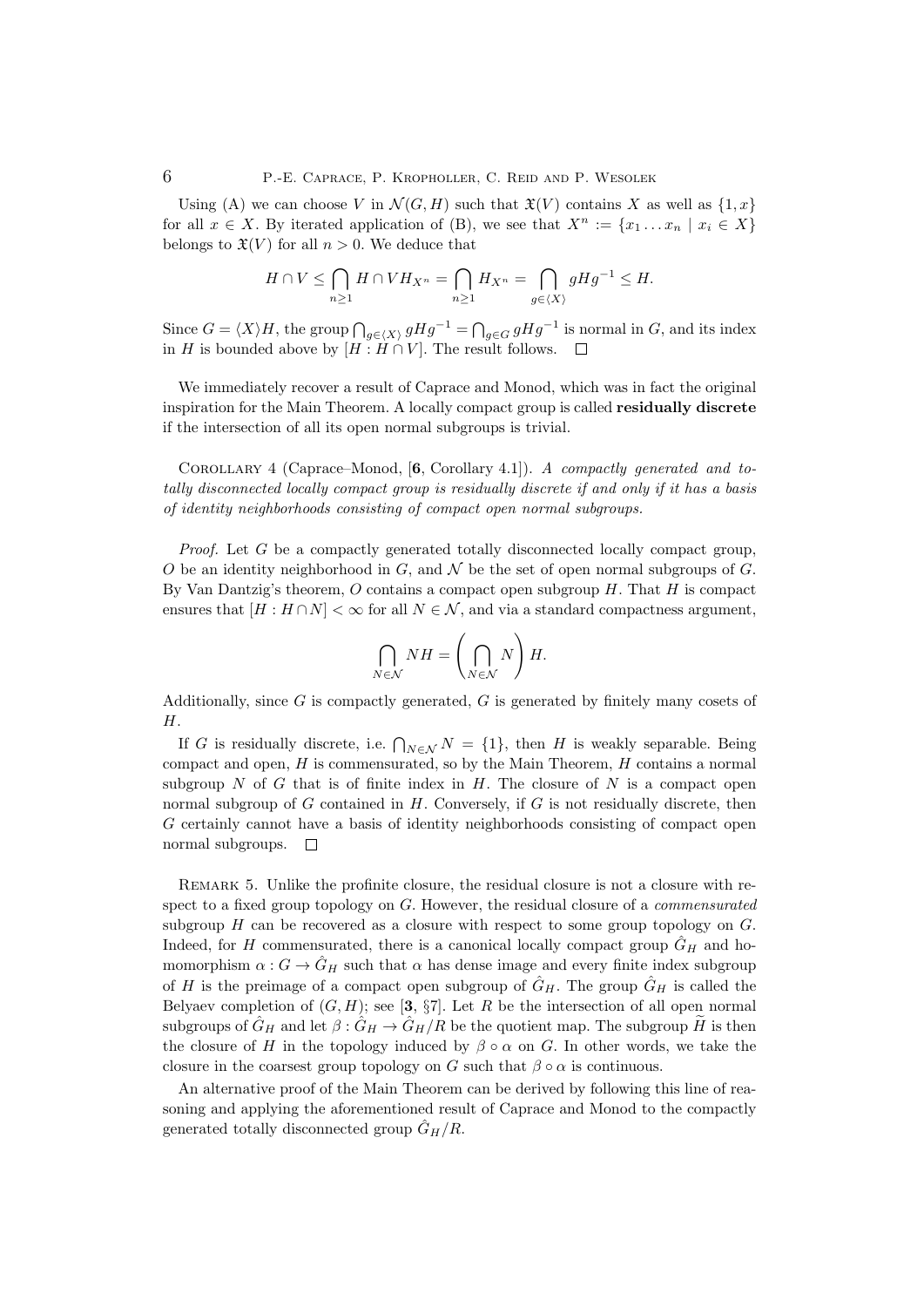#### 2. Applications to subgroup separability

We here use the Main Theorem to study separable subgroups. Let us first observe a restatement of the Main Theorem for the profinite closure.

COROLLARY 6. Let G be a group and  $H \leq G$  be a commensurated subgroup. Assume that G is generated by finitely many cosets of H. Then

$$
N:=\bigcap_{g\in G}g\overline{H}g^{-1}
$$

is of finite index in the profinite closure  $\overline{H}$  of H. Additionally, N is a normal subgroup of G such that  $[H: N \cap H] < \infty$ ,  $N = \overline{N \cap H}$  and  $\overline{H} = NH$ .

*Proof.* By Lemma 2,  $L := \overline{H}$  is a commensurated subgroup. Since finite index subgroups are virtually normal,  $\widetilde{L} = L$ , so L is weakly separable. Applying the Main Theorem,  $N := \bigcap_{g \in G} gLg^{-1}$  has finite index in L. In particular,  $[H : N \cap H] < \infty$ .

Since  $N$  has finite index in  $L$  it follows that some *finite* intersection of conjugates of L already coincides with N. That is, there are  $g_1, \ldots, g_n$  such that  $N = \bigcap_{i=1}^n g_i L g_i^{-1}$ and therefore that  $N = \overline{N}$ . In view of Lemma 1, we may find  $M \in \mathcal{N}(G, G)$  such that  $M \cap \overline{H} = N$ . Hence,  $M \cap H = N \cap H$ , and Lemma 3 implies that that  $\overline{N \cap H} = N$ .

For the final claim, Lemma 2 ensures that  $(\overline{N \cap H})H = \overline{H}$ . By the previous paragraph, we deduce that  $NH = \overline{H}$ , completing the proof.  $\square$ 

In view of the Main theorem and Corollary 6, we deduce the following.

COROLLARY 7. Let  $G$  be a group and  $H$  be a commensurated subgroup such that  $G$  is generated by finitely many cosets of H.

- (i)If H is weakly separable, then there is a subgroup N of H that is normal in G and has finite index in H.
- $(ii)$ If H is separable, then there is a subgroup N that is both normal and separable in G and of finite index in H.

COROLLARY 8. Let  $G$  be a group and  $H$  be a commensurated subgroup such that  $G$  is generated by finitely many cosets of H. If H is weakly separable and  $\bigcap_{g\in G}gHg^{-1}=\{1\},$ then H is finite.

Given  $H \leq G$ , we denote by  $\mathrm{Comm}_G(H)$  the set of those  $g \in G$  such that H and  $qHq^{-1}$  are commensurate.

COROLLARY 9. Let G be a group. Let  $H, J \leq G$  be subgroups such that J is finitely generated and that  $J \leq \text{Comm}_G(H)$ . If H is weakly separable in G, there exists a subgroup  $K \leq H$  that is normal in  $\langle J \cup H \rangle$  and of finite index in H.

*Proof.* Since  $H$  is weakly separable as a subgroup of  $G$ , it is also weakly separable as a subgroup of  $\langle J \cup H \rangle$ . The conclusion follows by applying Corollary 7 to the group  $\langle J \cup H \rangle$ .  $\Box$ 

## 3. Applications to polycyclic groups

The class of virtually polycyclic groups, often referred to as *polycyclic-by-finite* groups coincides with the class all groups that have a series of finite length with cyclic or finite factor groups. Similarly the class of virtually soluble groups coincides with the class of all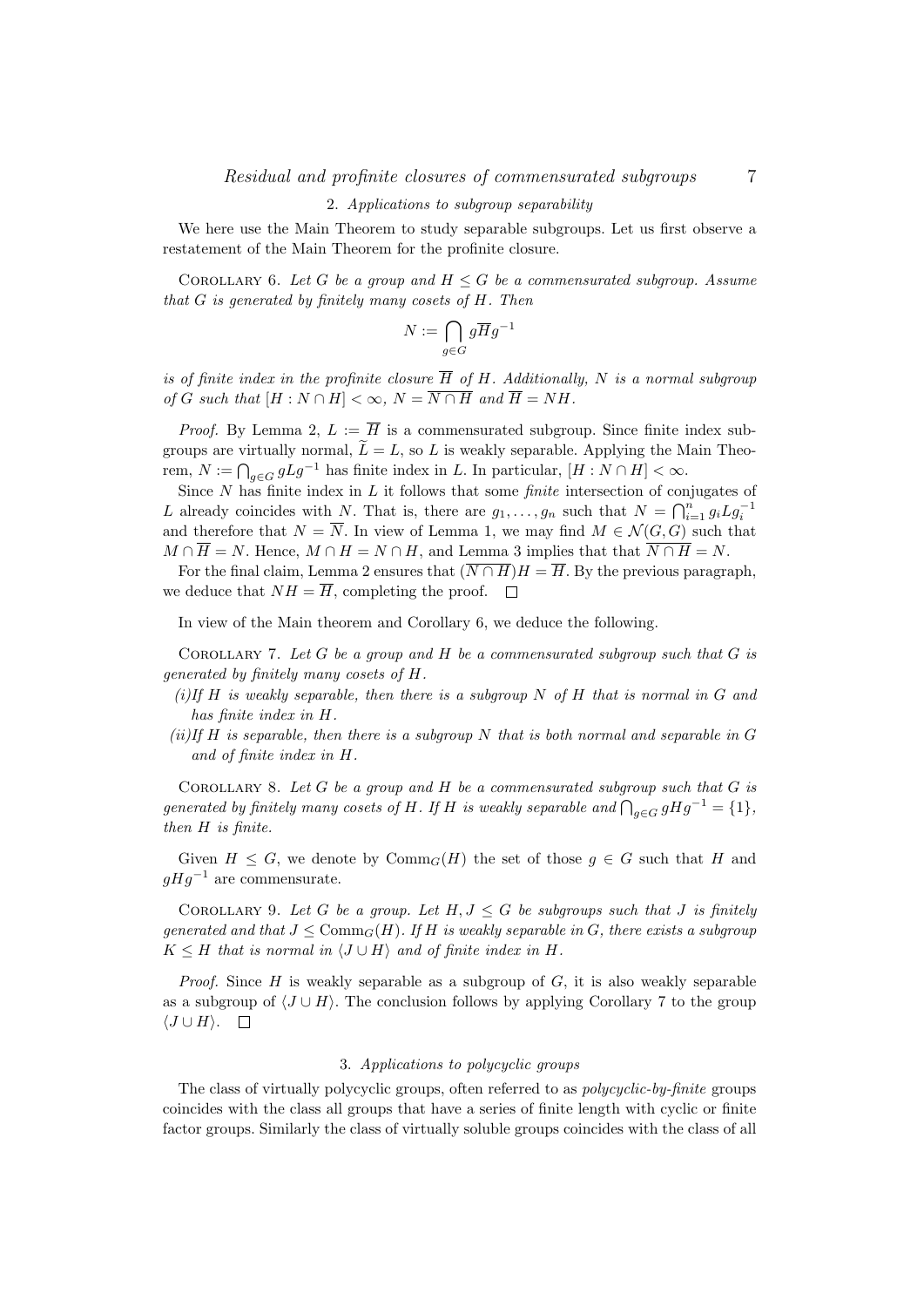groups that have a finite series with abelian or finite factor groups. The main goal of this section is to prove the following characterizations of virtually polycyclic groups within the class of finitely generated virtually soluble groups. In particular, we will recover the known fact, due to S. Jeanes and J. Wilson [12], that a finitely generated virtually soluble group in which every subgroup that is subnormal of defect at most 2 is separable, is virtually polycyclic. This application grew out of discussions between the second author and B. Nucinkis.

THEOREM 10 (Jeanes–Wilson,  $[12]$ ). The following assertions are equivalent for any finitely generated virtually soluble group G.

 $(i)$ G is virtually polycyclic.

 $(ii) Every subgroup of G is separable.$ 

- (iii)Every subgroup of  $G$  that is subnormal of defect at most 2 is separable.
- (iv)To every  $H \leq G$  there is a subgroup  $K \leq H$  that has finite index in H such that  $N_G(K) = \text{Comm}_G(H)$ .
- $(v)$  For all subgroups  $H$  of  $G$  that are subnormal of defect at most 2 and all finitely generated  $J \leq Comm_G(H)$ , there exists a subgroup  $K \leq H$  that has finite index in H and is normal in  $\langle J \cup H \rangle$ .

The fact that (i) implies (iv) is  $[14, (3.1)]$ ; however, instead of appealing to  $[14]$ , we remark that this implication can be obtained immediately from Corollary 7 and a classical theorem of Mal'cev, thus giving a cleaner proof than the original argument of the second author (see the proof of Corollary 10 at the end of this section below).

To explain the proof we first require some background on soluble groups of finite rank. The **Prüfer rank** of a group is the supremum of the minimum number of generators required for each of its finitely generated subgroups. The abelian section rank is the supremum of the minimum number of generators of the elementary abelian sections, and it is a theorem of Robinson that finitely generated soluble groups with finite abelian section rank are minimax; see  $[20,$  Theorem 1.1. Since the Prüfer rank is bounded below by the abelian section rank, finitely generated virtually soluble groups of finite Prüfer rank are minimax. For these reasons the class of minimax groups inevitably plays a central role in any study of soluble groups and associated finiteness conditions. Recall that a group  $G$  is **virtually soluble and minimax** provided it has a series

$$
\{1\} = G_0 \triangleleft G_1 \triangleleft \cdots \triangleleft G_n = G
$$

in which the factors are cyclic, quasicyclic, or finite. By a quasicyclic group, we mean a group  $C_{p^{\infty}}$ , where p is a prime number, isomorphic to the group of p-power roots of unity in the field C of complex numbers. For a useful alternative point of view, the exponential map  $z \mapsto e^{2\pi i z}$  identifies the additive group  $\mathbf{Z}[\frac{1}{p}]/\mathbf{Z}$  with  $C_{p^{\infty}}$ . The terminology **Prüfer** p-group is often used to mean the quasicyclic group  $C_{p^{\infty}}$ .

For brevity, we write  $\mathfrak{M}$  for the class of virtually soluble minimax groups. The following important generalization of Robinson's work on soluble groups of finite rank is crucial to our arguments below.

Theorem 11 (P. H. Kropholler, [13]). Every finitely generated soluble group not belonging to  $\mathfrak{M}$  has a section isomorphic, for some prime p, to a lamplighter group  $C_n \wr \mathbf{Z}$ .

The Hirsch length  $h(G)$  of an M-group G is defined to be the number of infinite cyclic factors in a cyclic–finite–quasicyclic series witnessing the definition above. The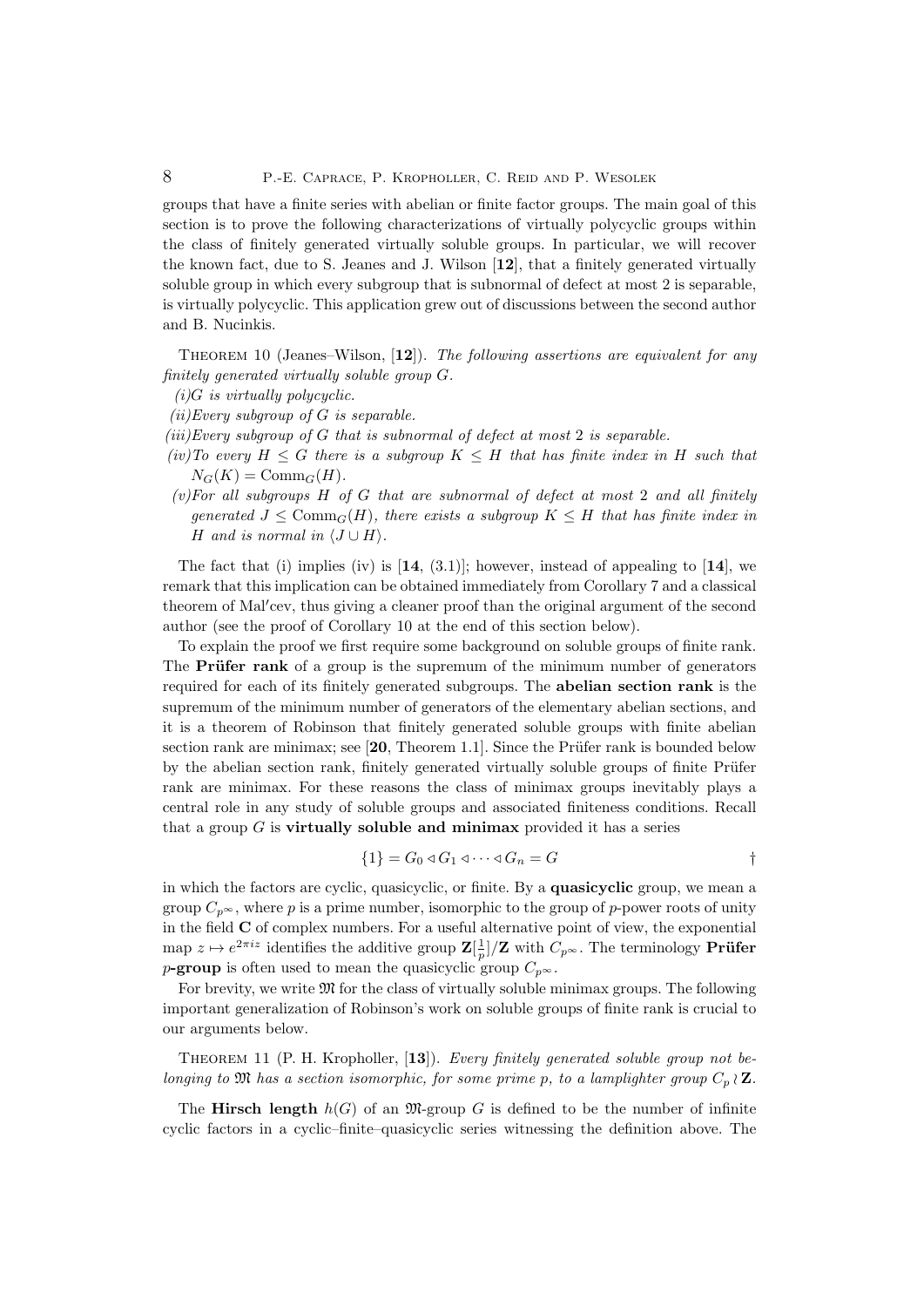M-groups of Hirsch length 0 satisfy the minimal condition on subgroups as can be seen by a straightforward induction on the length of a quasicyclic–finite series. In fact these Hirsch length 0  $\mathfrak{M}$ -groups are precisely the **Černikov groups**, each being virtually a direct product of finitely many quasicyclic groups by Cernikov's theorem  $[15, 1.4.1]$ .

It should be noted that the Hirsch length can be defined for any soluble group  $G$  by the formula  $h(G) := \sum_{j\geq 0} \dim_{\mathbf{Q}} G^{(j)}/G^{(j+1)} \otimes \mathbf{Q}$ , and more generally for virtually soluble groups by taking the constant value this formula gives on any subgroup of finite index. For this reason the Hirsch length is sometimes known as the torsion-free rank.

The Fitting subgroup of an  $\mathfrak{M}$ -group is always nilpotent, and all  $\mathfrak{M}$ -groups are virtually nilpotent-by-abelian. Details of these facts are explained in [15, §5.2.2]. We refer the reader to [15, Chapter 5] for further background information.

By lifting generators of the cyclic sections in a cyclic–finite–quasicyclic series for an M-group, we see that every M-group contains a finitely generated subgroup with the same Hirsch length.

LEMMA 12. Let G be an  $\mathfrak{M}$ -group and let H be a subgroup with  $h(H) = h(G)$ . Then H is separable if and only if  $[G:H] < \infty$ .

Proof. The 'only if' direction is all that requires proof. Note first that if  $K$  is any normal subgroup of  $G$  then

$$
h(G) = h(K) + h(G/K)
$$

and

$$
h(H) = h(H \cap K) + h(H/H \cap K) = h(H \cap K) + h(HK/K).
$$

Since  $h(H \cap K) \leq h(K)$  and  $h(HK/K) \leq h(G/K)$  we see that equality between  $h(H)$ and  $h(G)$  also forces both the equalities  $h(H \cap K) = h(K)$  and  $h(HK/K) = h(G/K)$ .

To prove the Lemma we use induction on the length n of a chain  $\dagger$  that is witness to  $G \in \mathfrak{M}$ . If the length is zero, then G is trivial, and the result is trivially true. Suppose the length n is greater than zero and let  $K := G_{n-1}$  be the penultimate term. The equality  $h(H) = h(G)$  forces  $h(H \cap K) = h(K)$  and so by induction  $H \cap K$  has finite index in K. Therefore  $H$  has finite index in  $HK$ , and  $HK$  is separable. There are three cases. If  $G/K$  is finite, then H has finite index in G, and we are done. If  $G/K$  is infinite cyclic, then  $HK/K$  must also be infinite cyclic, because H has the same Hirsch length as  $G$ . Therefore  $[G:HK]$  is finite, and again we are done. If  $G/K$  is quasicyclic, then  $HK/K$ , being separable in  $G/K$ , must be equal to  $G/K$  (because quasi-cyclic groups do not have any proper finite index subgroups), so  $HK = G$ .

LEMMA 13. Let  $G$  be a group in which the finitely generated subgroups are separable. Then every  $\mathfrak M$ -subgroup of  $G$  is virtually polycyclic.

*Proof.* Let H be an  $\mathfrak{M}$ -subgroup of G and let J be a subgroup of H that is finitely generated with  $h(J) = h(H)$ . By Lemma 12, J has finite index in H, and hence H is finitely generated. This shows that all  $\mathfrak{M}$ -subgroups of  $G$  are finitely generated. Since every subgroup of an M-group is also a M-group it follows that in this situation the M-subgroups satisfy the maximal condition on subgroups. Virtually soluble groups with the maximal condition are all virtually polycyclic and the result follows.

The next lemma follows from [8, Theorem 3.1] once one interprets the notion of 'solv-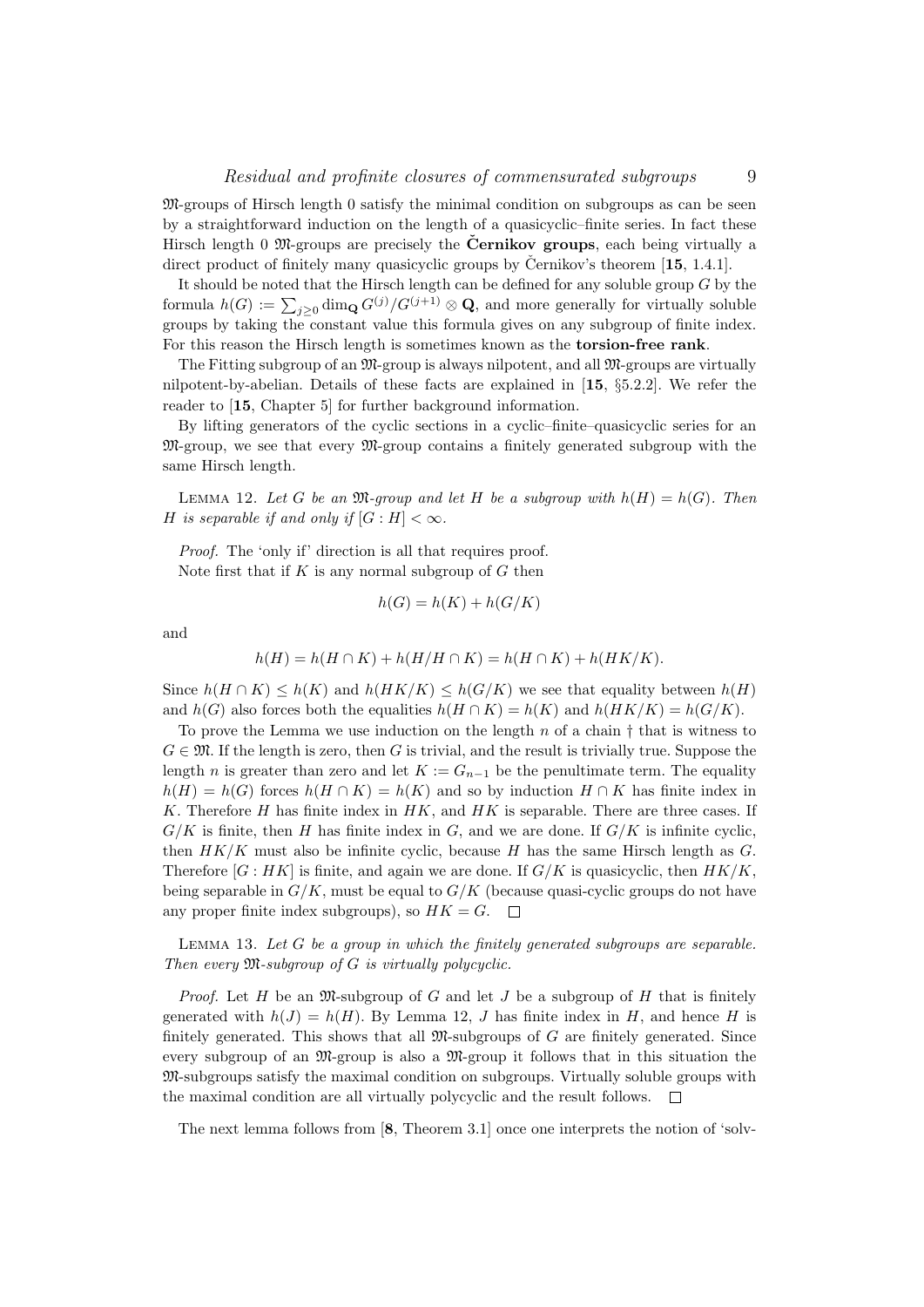10 P.-E. Caprace, P. Kropholler, C. Reid and P. Wesolek

able FAR group' and is there attributed to D. J. S. Robinson. We include a proof for the reader's convenience that is suited to our nomenclature.

LEMMA 14 (D. J. S. Robinson). Let G be an  $\mathfrak{M}$ -group and let H and K be finitely generated subgroups of Hirsch length equal to  $h(G)$ . Then H and K are commensurate.

*Proof.* The group  $\langle H, K \rangle$  has the same Hirsch length as G, so replacing K and G by this group, we may assume that  $H \subset K = G$  and that G is finitely generated.

Let  $h^*$  denote the number of infinite factors in a cyclic-quasicyclic-finite series. We use induction on  $h^*(G)$  to prove that H has finite index in G. If  $h^*(G) = 0$ , then G is finite, and there is nothing to prove. Let us then assume that  $G$  is infinite. Every infinite  $\mathfrak{M}$ -group has an infinite abelian normal subgroup. Let A be an infinite abelian normal subgroup of  $G$ . Then

$$
h(HA/A) = h(HA) - h(A) \ge h(H) - h(A) = h(G) - h(A) = h(G/A),
$$

and  $h^*(G/A) < h^*(G)$ . Therefore HA has finite index in G by induction. We may replace G by HA and so assume that  $G = HA$ . The intersection  $H \cap A$  is normal in G, and we have

$$
h(H/H \cap A) = h(HA/A) = h(G/A) = h(G) - h(A) = h(H) - h(A)
$$

from which it follows that  $h(H \cap A) = h(A)$ . We deduce that  $A/H \cap A$  is torsion. However, G is finitely generated,  $A/H \cap A$  is abelian and torsion of finite rank, and  $G/H \cap A$  is the semidirect product of  $A/H \cap A$  by  $G/A$ . In a finitely generated semi-direct product, the normal subgroup is always finitely generated as a normal subgroup. Therefore, it follows that  $A/H \cap A$  is finite, so H has finite index in  $HA = G$ .  $\Box$ 

LEMMA 15. Let  $G$  be a finitely generated virtually soluble group. Assume that for all subnormal subgroups H of G and all finitely generated  $J \leq Comm_G(H)$ , there exists a subgroup  $K \leq H$  that is normalized by J and has finite index in H. Then G is virtually polycyclic.

*Proof.* Suppose first that G is an  $\mathfrak{M}$ -group. Let H be a finitely generated subgroup of the Fitting subgroup N of G such that  $h(H) = h(N)$ . The subgroup H is subnormal, since N is nilpotent, and  $\mathrm{Comm}_G(H) = G$ , by Lemma 14. Let J denote the join  $H[N, N]$ of H with the commutator subgroup of N. Then J also satisfies  $\mathrm{Comm}_G(J) = G$  but is now subnormal of defect at most 2.

By hypothesis, there is a normal subgroup  $K$  of  $G$  which has finite index in  $J$ . The quotient  $N/K$  is then an  $\mathfrak{M}$ -group of Hirsch length  $h(N/K) = h(N) - h(K) = 0$  and so is a Černikov group. Therefore by Černikov's theorem  $[15, 1.4.1]$  there is a characteristic abelian subgroup  $B/K$  of finite index in  $N/K$ . The group G is finitely generated, B is normal in  $G$ , and  $G/B$  is finitely presented. We thus deduce that  $B/K$  is finitely generated as a normal subgroup of  $G/K$ . It follows that  $B/K$  and we deduce that  $N/J$ is finite which implies that  $N/[N, N]$  is finitely generated. Hence N is polycyclic, and G is virtually polycyclic as required.

Let us now suppose toward a contradiction that  $G$  is not an  $\mathfrak{M}$ -group. By Proposition 11 (the main theorem of [13]), it follows that G has subgroups  $K \leq J$  such that

- $\bullet K$  is a normal subgroup of J, and
- $\bullet$  J/K isomorphic to the lamplighter group  $C_p \wr \mathbb{Z}$  for some prime p.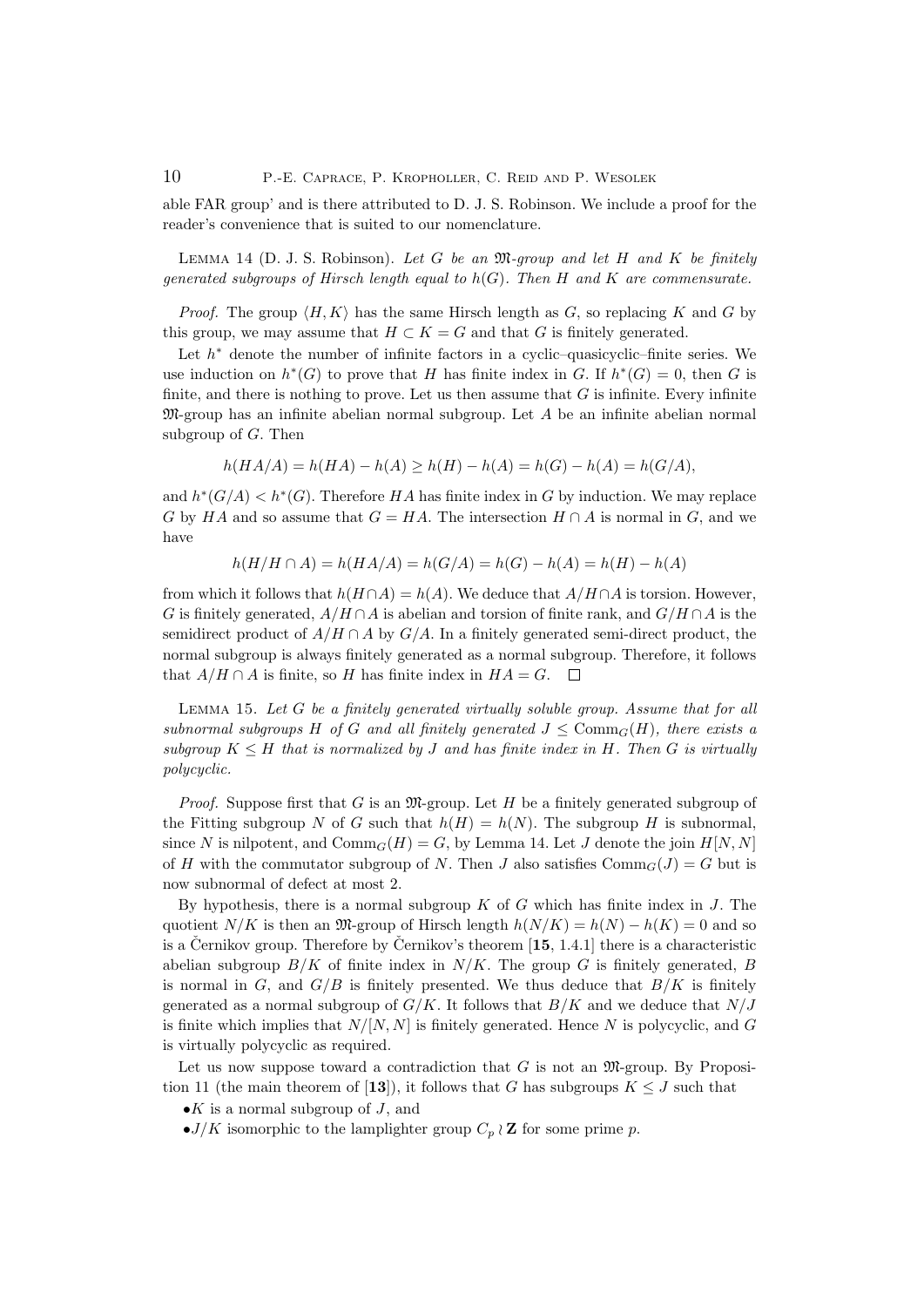### Residual and profinite closures of commensurated subgroups 11

The section  $J/K$  is a wreath product which can be identified with the matrix group

$$
\left\{ \begin{pmatrix} t^n & f \\ 0 & 1 \end{pmatrix}; n \in \mathbf{Z}, f \in \mathbf{F}_p[t, t^{-1}] \right\}.
$$

Under this identification, the base  $B/K$  of the wreath product — the group of lamps — corresponds to

$$
\left\{ \begin{pmatrix} 1 & f \\ 0 & 1 \end{pmatrix}; f \in \mathbf{F}_p[t, t^{-1}] \right\}.
$$

It is clear from the arguments used in [13] that J and K can be chosen such that  $B/K$  is sandwiched between two terms of the derived series of a soluble subgroup of finite index in G. In other words, we may assume that there is a soluble subgroup  $G_0$  that is normal and of finite index in G and an  $m \geq 0$  such that  $G_0^{(m+1)} \leq K \leq B \leq G_0^{(m)}$ . In particular, both  $B$  and  $K$  are subnormal in  $G$  of defect at most 2.

Let  $H/K$  be the subgroup of the base  $B/K$  of consisting of **half the lamps**, namely the subgroup corresponding to

$$
\left\{ \begin{pmatrix} 1 & f \\ 0 & 1 \end{pmatrix}; f \in \mathbf{F}_p[t] \right\}.
$$

Note that H is also subnormal of defect at most 2. Clearly  $\mathrm{Comm}_G(H)$  contains J while the intersection of the conjugates of  $H$  is contained in  $K$ . Let  $J_0$  be a finitely generated subgroup of J such that  $J_0K = J$ . Applying the hypothesis to  $J_0$  and H, we deduce that  $J_0$  normalizes some subgroup of finite index in  $H_0$ , and therefore J normalizes some subgroup of finite index in  $H$ . This is a contradiction and so excludes the possibility of large wreath product sections in  $G$ .  $\Box$ 

We can now combine the results of this section to prove the main application.

*Proof of Corollary* 10 The implication (i)  $\Rightarrow$  (ii) is a result of Mal'cev [16]; moreover, every subgroup of a virtually polycyclic group is finitely generated. Thus we obtain (i)  $\Rightarrow$  (iv) as a special case of Corollary 7, by considering H as a subgroup of Comm<sub>G</sub>(H). Clearly (ii) implies (iii) and (iv) implies (v). The implication (iii)  $\Rightarrow$  (v) is valid in any group by Corollary 9. Thus (i) implies all the other assertions, and  $(v)$  is implied by each of the other assertions. Lemma 15 ensures that  $(v)$  implies  $(i)$ , and hence that all five assertions are equivalent.  $\square$ 

#### 4. Applications to residually finite groups

Given  $H \leq G$ , we say that H is **relatively residually finite** in G if the subgroups of  $\mathcal{N}(G, H)$  have trivial intersection. In other words, every non-trivial element of H is separated from the identity by a quotient of  $G$  in which  $H$  has finite image. If  $G$  itself is residually finite, then every subgroup is relatively residually finite, so the results of this section will apply to commensurated subgroups of residually finite groups.

LEMMA 16. Let G be a group and  $H \leq G$  be a subgroup. Then

$$
[C_G(H), \widetilde{H}] \subseteq \bigcap_{N \in \mathcal{N}(G,H)} N \qquad and \qquad [C_G(H), \overline{H}] \subseteq \bigcap_{N \in \mathcal{N}(G,G)} N.
$$

In particular, if H is a relatively residually finite subgroup, then  $C_G(H) = C_G(\widetilde{H})$ , and if G is residually finite, then  $C_G(H) = C_G(\overline{H}).$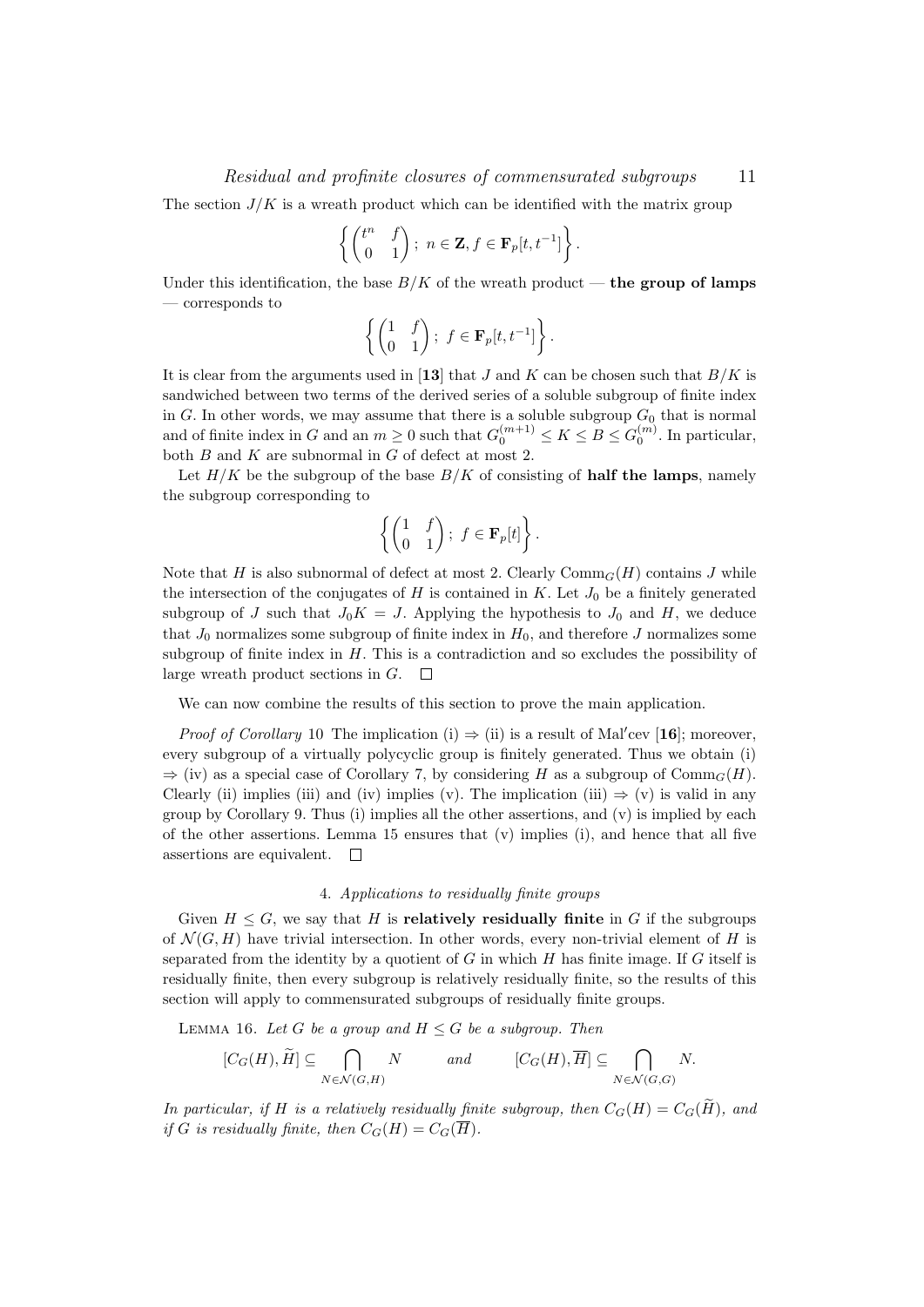*Proof.* Let  $x \in C_G(H)$  and  $y \in \tilde{H}$ . Then for all  $N \in \mathcal{N}(G, H)$  we have  $y \in HN$ , and hence  $[x, y] \in N$ . The required conclusion follows, observing in addition that the inclusion  $C_G(H) \geq C_G(H)$  is obvious.

The proof of the corresponding fact about the profinite closure is the same.  $\Box$ 

The **FC-centralizer** of a subgroup H of a group G, denoted by  $FC_G(H)$ , is the collection of those elements  $g \in G$  which centralize a finite index subgroup of H. The FC-centralizer  $FC_G(H)$  is a normal subgroup of the commensurator  $Comm_G(H)$ . Notice moreover that the FC-centralizer  $FC_H(H)$  coincides with the **FC-center** of H, i.e. the set of elements of H whose H-conjugacy class is finite. A group  $G$  is called an **FC-group** if  $G = \text{FC}_G(G)$  or, equivalently, if all elements of G have a finite conjugacy class. We underline the difference between an **FC-subgroup** of  $G$ , which is a subgroup  $H$  such that  $FC_H(H) = H$ , and an **FC-central subgroup** of G, which is a subgroup of  $FC_G(G)$ .

COROLLARY 17. Let  $G$  be a group, let  $N$  be a normal subgroup and  $H$  be a commensurated subgroup of G such that  $N \cap H = \{1\}$ . Assume that every normal FC-subgroup of  $G$  is finite. If  $G$  is generated by finitely many cosets of  $H$  and if  $H$  is relatively residually finite in G, then H has a finite index subgroup that commutes with N.

*Proof.* For  $x \in N$ , there is a finite index subgroup  $H_1 \leq H$  such that  $xH_1x^{-1} \leq H$ . The commutator  $[x, H_1]$  is contained in the intersection  $H \cap N = \{1\}$ , so  $x \in C_G(H_1)$ . We deduce from Lemma 16 that  $x \in C_G(\widetilde{H}_1)$  since H is relatively residually finite. Moreover, by Lemma 2, the index of  $H_1$  in  $\widetilde{H}$  is finite. This shows that  $N \leq \mathrm{FC}_G(\widetilde{H})$ . Let M be the normal subgroup of  $G$  obtained by applying the Main Theorem to  $H$ , so that M is a finite index subgroup of H. Thus we have  $N \leq \text{FC}_G(M)$ . In particular  $N \cap M$  is contained in  $FC_M(M)$ , which is a normal FC-subgroup of G. By hypothesis, it is finite, so that  $N \cap M$  is finite. By Lemma 3, we have  $\mathcal{N}(G, H) = \mathcal{N}(G, \tilde{H})$ . Since H is relatively residually finite, it follows that  $H$ , and hence also  $M$ , are relatively residually finite. Therefore, since  $N \cap M$  is finite, there exists  $Q \in \mathcal{N}(G, M)$  such that  $N \cap Q = \{1\}.$ Since N and Q are both normal, they commute. Thus  $H \cap Q$  has finite index in H and commutes with  $N$ .  $\square$ 

COROLLARY 18. Let G be a finitely generated residually finite group all of whose amenable normal subgroups are finite. For any normal subgroup  $N$  and any commensurated subgroup H, if  $N \cap H = \{1\}$ , then some subgroup of finite index in H commutes with N.

Proof. Every FC-group is {locally finite}-by-abelian, see [18, Theorem 5.1 and Corollary 5.13]. In particular FC-groups are amenable. Thus the required conclusion follows directly from Corollary 17.  $\Box$ 

In [2], U. Bader, A. Furman and R. Sauer have undertaken a systematic study of **lattice envelopes** of an abstract group  $\Gamma$ , that is, a description of the structure of all locally compact groups G that contain an isomorphic copy of  $\Gamma$  as a lattice. Their theory requires the abstract group  $\Gamma$  to satisfy three conditions. One of those conditions is that for any normal subgroup N and any commensurated subgroup H in  $\Gamma$ , if  $N \cap H = \{1\}$ , then H has a finite index subgroup that commutes with  $N$ . Thus Corollary 18 shows that this one of the Bader–Furman–Sauer conditions is automatically satisfied by every finitely generated residually finite group whose amenable radical is finite.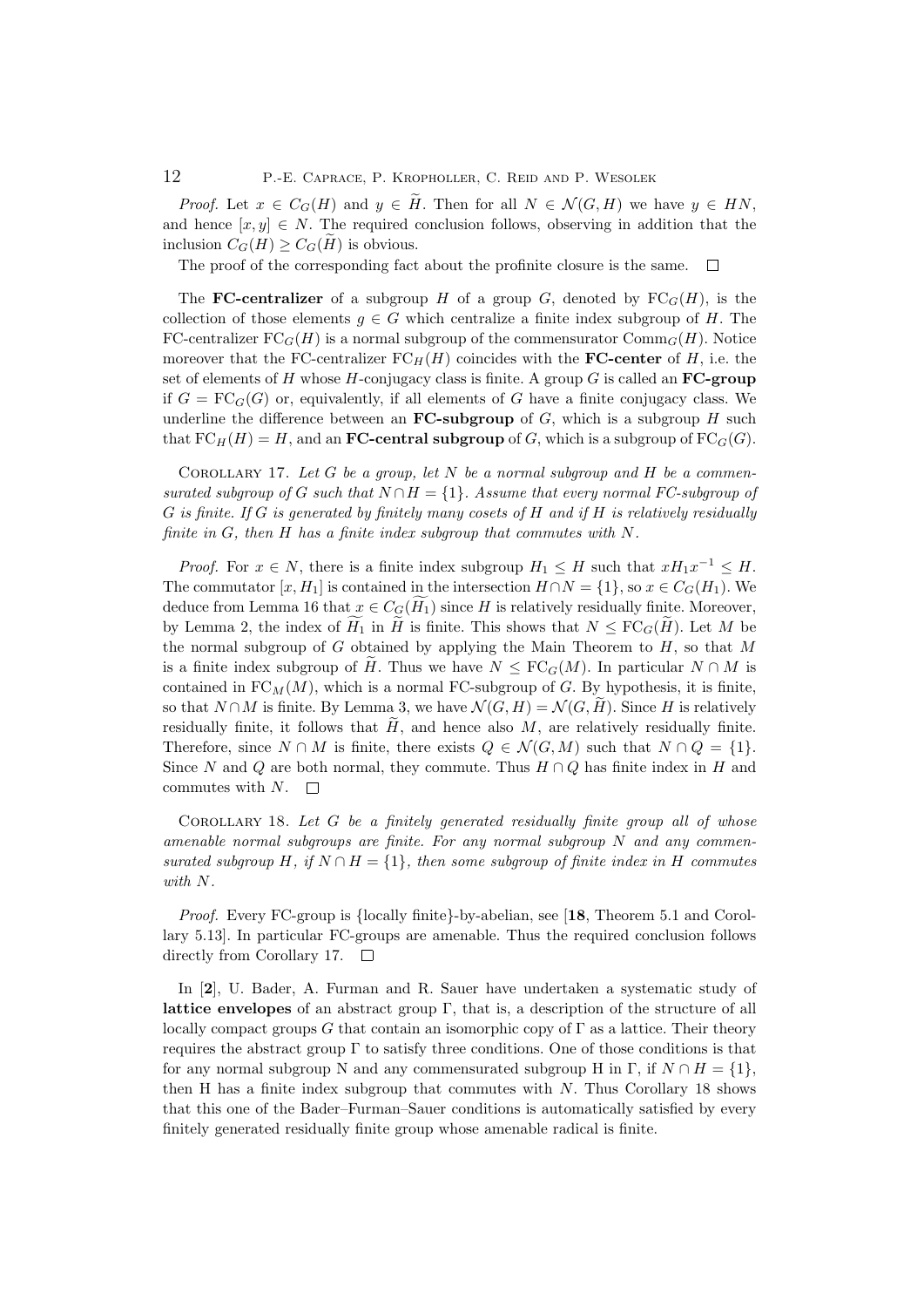Corollary 19. Let G be a finitely generated group in which every infinite normal subgroup has trivial centralizer. Then every infinite commensurated relatively residually finite subgroup has trivial FC-centralizer.

*Proof.* Let  $H \leq G$  be an infinite commensurated subgroup and let  $x \in \text{FC}_G(H)$ . There is a finite index subgroup  $H_0 \leq H$  such that  $x \in C_G(H_0)$ . Let then N be the normal subgroup of G obtained by applying the Main Theorem to  $H_0$  and note that N is relatively residually finite as a consequence of Lemma 3. Since  $N = N \cap H_0$ , we deduce from Lemma 16 that  $C_G(N) = C_G(N \cap H_0)$ . The group N is infinite, so  $C_G(N)$  is trivial by hypothesis. Hence,  $x \in C_G(H_0) \leq C_G(N \cap H_0)$  is trivial.  $\Box$ 

The hypothesis that H be relatively residually finite cannot be removed in Corollary 19. As we shall see in the next section, this is illustrated by the Baumslag–Solitar groups.

LEMMA 20. Let  $G$  be an infinite group in which every infinite normal subgroup has trivial centralizer. Then every non-trivial normal subgroup is infinite.

*Proof.* Let N be a finite normal subgroup of G. Its centralizer  $C_G(N)$  is a normal subgroup of finite index, hence it is infinite. On the other hand,  $C_G(C_G(N))$ , which contains N, is trivial by hypothesis.  $\Box$ 

COROLLARY 21. Let  $G$  be a finitely generated group in which every infinite normal subgroup has trivial centralizer. Then every infinite commensurated relatively residually finite subgroup has an infinite intersection with every non-trivial normal subgroup.

*Proof.* We assume that G is infinite. Let  $H \leq G$  be an infinite commensurated subgroup and  $N \leq G$  be a non-trivial normal subgroup. By Lemma 20, N is infinite.

Assume toward a contradiction that  $H \cap N$  is finite. Since H is infinite and relatively residually finite, there is an infinite  $M \in \mathcal{N}(G, H)$  such that  $H \cap N \cap M = \{1\}$ . For  $x \in N \cap M$ , there is a finite index subgroup  $H_1 \leq H$  such that  $xH_1x^{-1} \leq H$ . The commutator  $[x, H_1]$  is contained in the intersection  $H \cap N \cap M = \{1\}$ , so  $x \in C_G(H_1)$ . We conclude that  $N \cap M \leq \mathrm{FC}_G(H)$ , so  $N \cap M = \{1\}$  since  $\mathrm{FC}_G(H) = \{1\}$  by Corollary 19. In particular,  $N \leq C_G(M) = \{1\}$ , which is absurd.  $\square$ 

The conclusion of Corollary 21 cannot be extended to a conclusion that any two infinite commensurated relatively residually finite subgroups have infinite intersection. For instance, let  $\Gamma < G_1 \times G_2$  be an irreducible residually finite lattice in a product of two totally disconnected locally compact groups and choose  $U_1, U_2$  to be compact open subgroups of  $G_1, G_2$  respectively such that  $\Gamma \cap U_1 \times U_2 = \{1\}$ . We then obtain two infinite commensurated subgroups of Γ with trivial intersection, namely  $W_1 := \Gamma \cap (U_1 \times G_2)$ and  $W_2 := \Gamma \cap (G_1 \times U_2)$ .

To conclude this section, we note a property of residually finite dense subgroups of totally disconnected locally compact groups.

COROLLARY 22. Let  $G$  be a non-discrete totally disconnected locally compact group such that every infinite normal subgroup of G has trivial centralizer. If  $\Gamma$  is a dense subgroup of G that is finitely generated and residually finite, then the only discrete normal subgroup of G contained in  $\Gamma$  is the trivial subgroup.

*Proof.* Given an infinite normal subgroup M of Γ, we see that the closure of M is an infinite normal subgroup of  $G$  and thus has trivial centralizer. Since the centralizer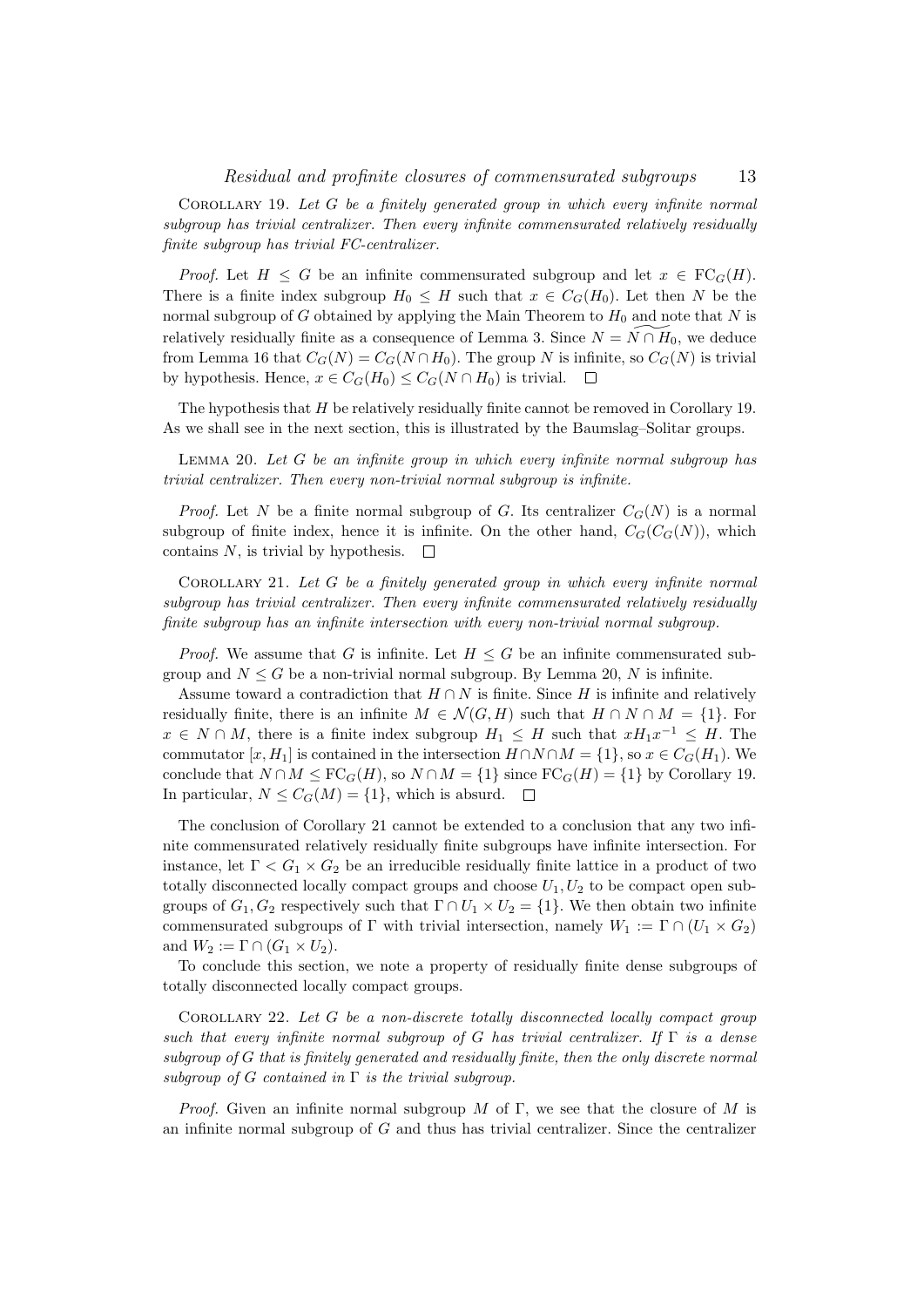is unaffected by taking the closure, it follows that  $C_G(M) = \{1\}$ . W conclude that Γ satisfies the hypotheses of Corollary 21.

Let N be a non-trivial normal subgroup of Γ, let U be a compact open subgroup of G and set  $H = \Gamma \cap U$ . The subgroup H is commensurated in Γ, so by Corollary 21, the intersection  $N ∩ H$  is infinite. It now follows that N is not discrete.  $□$ 

### 5. Applications to generalized Baumslag–Solitar groups

In the setting of Hausdorff topological groups, the collection of elements which satisfy a fixed law is often closed. Alternatively, if a set satisfies a law, then so does its closure. The simplest example of this phenomenon is that centralizers are always closed in a Hausdorff topological group.

While the residual closure does not necessarily come from a group topology, it does appear to behave well with respect to laws; cf. Corollary 16. We here explore the extent to which laws pass to the the residual closure of a subgroup.

LEMMA 23. Let  $V$  be a variety of groups. If G is a group and H is a relatively residually finite V-subgroup of G, then the residual closure  $\tilde{H}$  of  $H$  also belongs to V. If G is residually finite, then  $\overline{H} \in \mathcal{V}$ .

*Proof.* We see from the hypotheses that there is an injective map from  $H$  to a profinite group K, where K is the inverse limit of the finite groups  $HN/N$  for  $N \in \mathcal{N}(G, H)$ , such that the image of H in K is dense. Since H is a  $\mathcal V$ -group, it follows that K is a  $\mathcal V$ group and hence  $\widetilde{H}$  is a V-group. If G is residually finite, the argument that  $\overline{H} \in \mathcal{V}$  is similar.  $\Box$ similar.

COROLLARY 24. Let  $V$  be a variety of groups and let G be a finitely generated group. Suppose that H is a commensurated relatively residually finite  $\mathcal V$ -subgroup of G. Then there is a normal V-subgroup K of G such that  $[H:H \cap K] < \infty$ .

We next consider the **Baumslag–Solitar groups**  $BS(m, n)$ . The group  $BS(m, n)$  is the one-relator group given by the presentation

$$
\langle a, t \mid ta^m t^{-1} = a^n \rangle,
$$

where m and n are integers with  $mn \neq 0$ . A Baumslag–Solitar group is an HNN-extension of Z and so acts on the associated Bass–Serre tree.

We can now provide a swift strategy for recovering the known result on residual finiteness of Baumslag–Solitar groups, predicted in the original work of Baumslag and Solitar and subsequently established by Meskin.

THEOREM 25 (Meskin, [17]). The Baumslag–Solitar group  $BS(m, n)$  is residually finite if and only if the set  $\{1, |m|, |n|\}$  has at most 2 elements.

*Proof.* We focus on one direction; namely, if  $BS(m, n)$  is residually finite, then

$$
|\{1, |m|, |n|\}| \leq 2.
$$

This is the implication where our Main Theorem provides a significant insight. The converse is rather more routine and we are not here adding anything to the argument that can be found in [17].

We prove the contrapositive. Suppose that  $|\{1, |m|, |n|\}| > 2$  and set  $G := BS(m, n)$ . The cyclic subgroup  $\langle a \rangle$  fixes a vertex of the Bass–Serre tree T and the action is vertex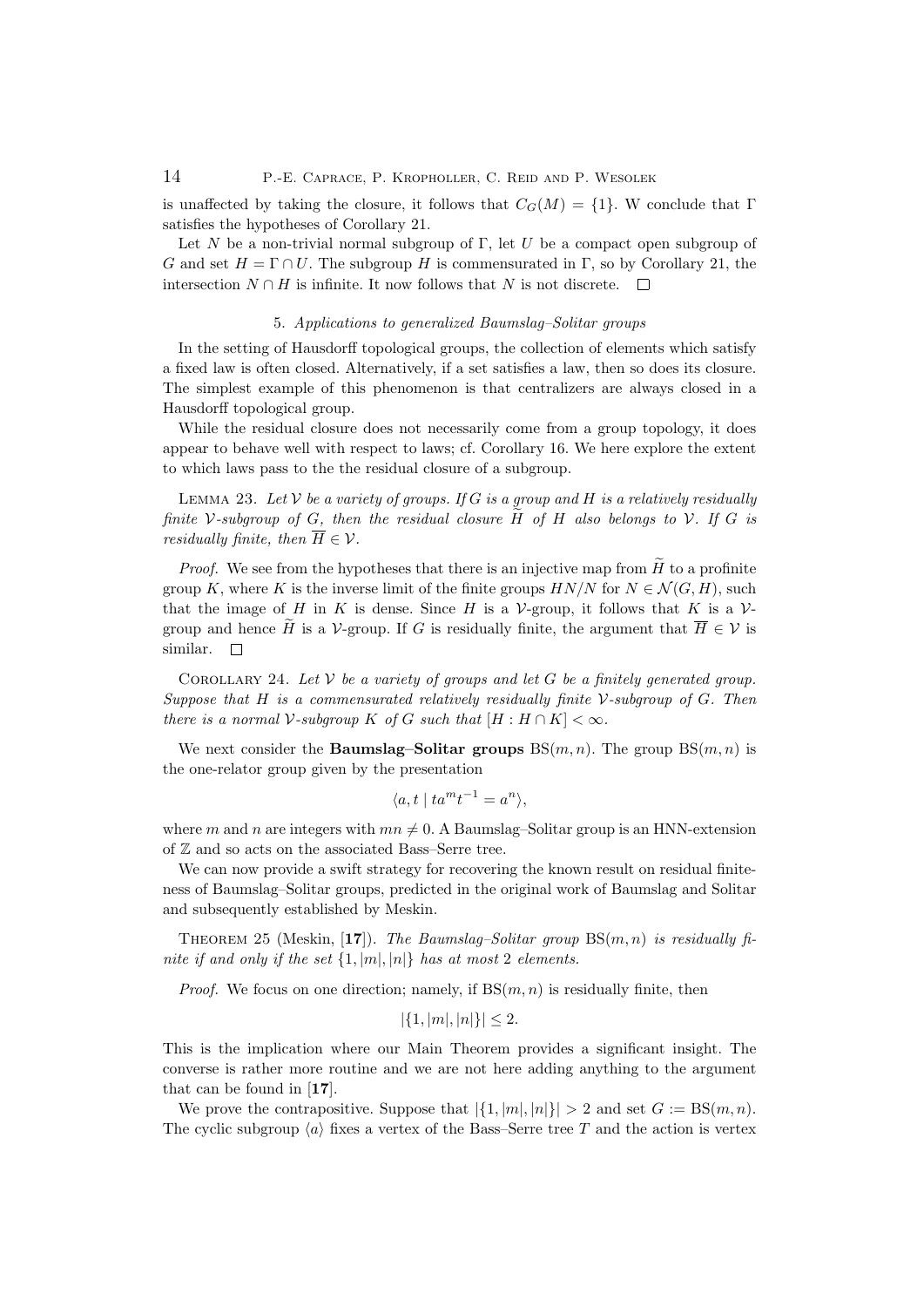transitive. Since  $|m| \neq |n|$ , the subgroup  $\bigcap_{g \in G} g\langle a \rangle g^{-1}$  is trivial, and thereby, the representation  $G \to \text{Aut}(T)$  is faithful. The vertex stabilizers of G also do not fix any of the incident edges, so in particular, the action of  $G$  on  $T$  does not fix an end.

In any group acting minimally without a fixed end on a tree with more than two ends, every normal subgroup either acts trivially or acts minimally without a fixed end, by [22, Lemme 4.4]. Since a subgroup of  $Aut(T)$  acting minimally has trivial centralizer in  $Aut(T)$  (because the displacement function of any element in the centralizer is constant), it follows that every non-trivial normal subgroup of G has trivial centralizer. On the other hand,  $\langle a \rangle$  is an infinite commensurated abelian subgroup of G, which is thus contained in its own FC-centralizer.

We conclude from Corollary 19 that  $G$  is not residually finite in this case, and indeed that  $\langle a \rangle$  is not even relatively residually finite in  $G = BS(m, n)$ .  $\Box$ 

As a further illustration of these ideas we offer an application to certain fundamental groups of graphs of virtually soluble groups that generalizes some of the aspects of Meskin's result (Corollary 25). In particular, the class we consider includes all generalized Baumslag–Solitar groups, that is, fundamental groups of graphs of cyclic groups. We shall need two lemmas in preparation.

LEMMA 26. Let B be a group, let  $\phi \in \text{End}(B)$  and let  $B_{\infty} = \lim_{\to} (B \xrightarrow{\phi} B \xrightarrow{\phi} \dots)$ . (i)If B is virtually soluble then  $B_{\infty}$  is virtually soluble. (ii)The Prüfer rank of  $B_{\infty}$  is at most the Prüfer rank of B. (iii)If B belongs to  $\mathfrak{M}$ , then  $B_{\infty}$  belongs to  $\mathfrak{M}$ , with  $h(B_{\infty}) \leq h(B)$ .

*Proof.* We have a sequence  $(\tau_i)_{i\geq 0}$  of homomorphisms  $\tau_i : B \to B_{\infty}$  arising from the direct system, such that  $\tau_i = \tau_{i+1} \circ \phi$  and  $B_{\infty} = \bigcup_{i \geq 0} \tau_i(B)$ . More generally, given  $C \subset B$ such that  $\phi(C) \subset C$ , write  $C_{\infty}$  for the ascending union  $\bigcup_{i \geq 0} \tau_i(C)$ .

(i)Let C be a soluble normal subgroup of finite index in  $B$  and let  $k$  be the maximal derived length of a soluble subgroup of B. We now show by induction that for each  $m \geq 0$ ,

$$
D_m := C\phi(C)\phi^2(C)\dots\phi^m(C)
$$

is a soluble subgroup of B of derived length at most k. This is true when  $m = 0$  by the choice of C. Suppose now that  $m > 0$  and, inductively, that  $D_{m-1}$  is a soluble subgroup of B. Then  $\phi(D_{m-1}) \leq \phi(B) \leq B$ , so  $D_m = C\phi(D_{m-1}) \leq B$ . Moreover, C is normal and soluble,  $D_{m-1}$  is soluble by induction, and so  $D_m$  is a soluble subgroup of length at most  $k$ . We thus have an ascending chain of soluble subgroups  $C = D_0 \leq D_1 \leq D_2 \leq \ldots$  each of length at most k and having finite index in B. Let D denote the union  $\bigcup_j D_j$ ; of course,  $D = D_m$  for all sufficiently large m.

By construction,  $\phi(D) \leq D$ , so we may form the ascending union  $D_{\infty}$ . The group  $D_{\infty}$  belongs to the variety of D and hence is soluble of length at most k. Let n denote the (finite) index of  $D$  in  $B$ . For each  $j$ , we see that

$$
[\tau_j(B)D_{\infty}:D_{\infty}]=[\tau_j(B):\tau_j(B)\cap D_{\infty}]\leq [\tau_j(B):\tau_j(D)]\leq [B:D]=n,
$$

and so we deduce that  $[B_{\infty} : D_{\infty}] \leq n$ . Thus,  $B_{\infty}$  is virtually soluble.

(ii)It is clear that  $\tau_i(B)$  has at most the Prüfer rank of B for each i, and the Prüfer rank of  $B_{\infty}$  is the supremum of the Prüfer ranks of  $\tau_i(B)$ .

(iii)Consider first the case when B is torsion-free abelian. In this case,  $\phi$  induces a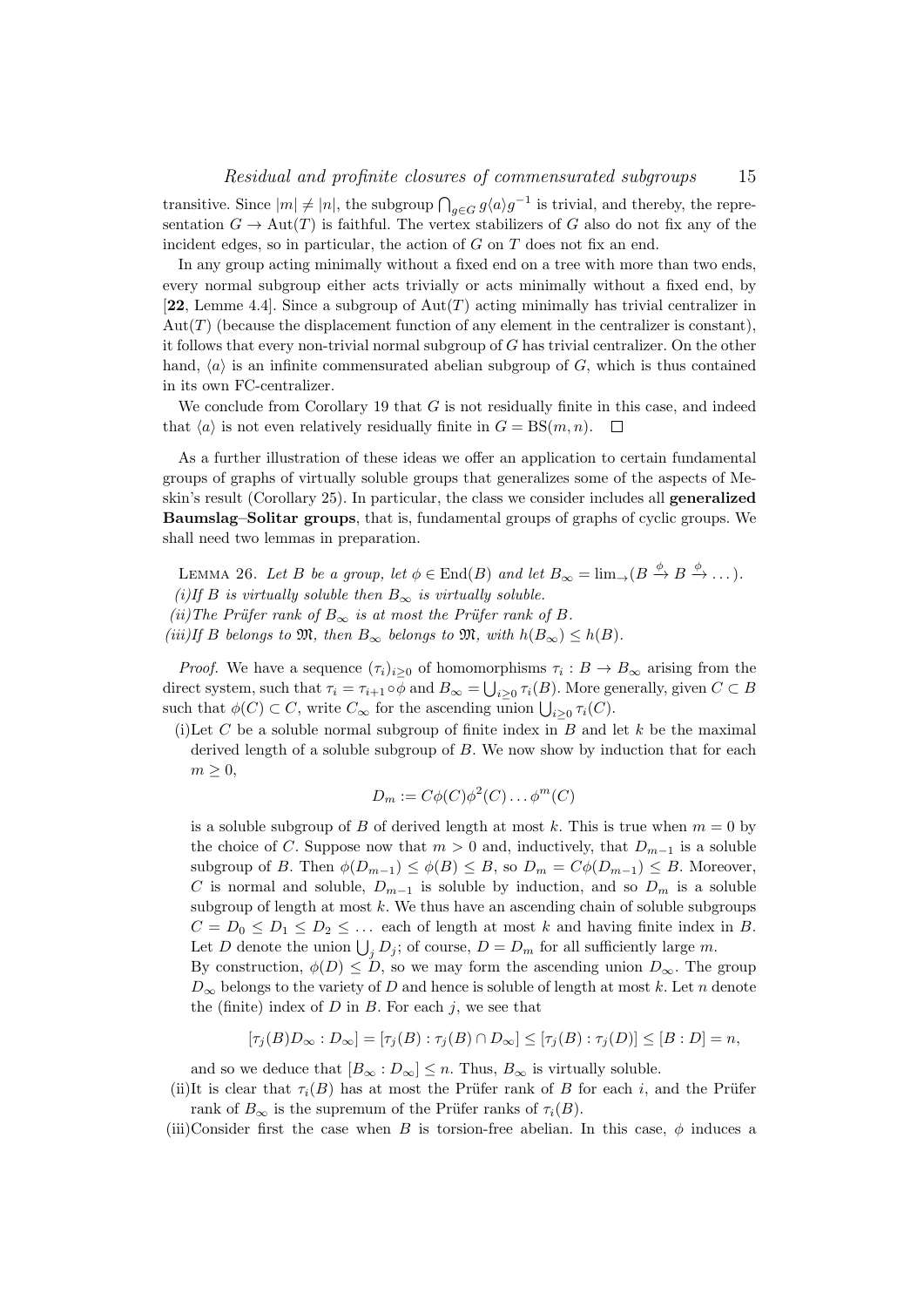**Q**-linear map  $\theta$  :  $B \otimes \mathbf{Q} \rightarrow B \otimes \mathbf{Q}$ . Since B has finite Hirsch length,  $B \otimes \mathbf{Q}$  is finite-dimensional over Q. By replacing B with  $\phi^{i}(B)$  for sufficiently large i, we may assume  $h(\phi(B)) = h(B)$  and hence ensure that  $\theta$  has full rank, in other words  $\theta$  is an automorphism. Upon choosing a basis  $v_1, \ldots, v_d$  of  $B \otimes \mathbf{Q}$ , we obtain a matrix  $\Theta$ corresponding to  $\theta$  whose entries, being finite in number, belong to a subring  $\mathbf{Z}[1/n]$ for a choice of common denominator n. Let  $m$  be the product of the finitely many primes q for which B has Prüfer q-group  $C_{q^{\infty}}$  as a section. It is now clear that  $\theta$ induces an automorphism of  $B \otimes \mathbf{Z}[1/nm]$  and that  $B \otimes \mathbf{Z}[1/nm] \cong B_{\infty} \otimes \mathbf{Z}[1/nm]$ is a free  $\mathbb{Z}[1/mn]$ -module of rank d and belongs to  $\mathfrak{M}$ . This shows that  $B_{\infty} \in \mathfrak{M}$  and also that  $h(B_{\infty}) \leq h(B)$ .

Suppose that B is an abelian  $\mathfrak{M}$ -group with torsion subgroup T. Then  $\phi(T)$  is torsion, so  $\phi(T) \leq T$ . Torsion M-groups satisfy the minimal condition on subgroups, so  $\phi$ restricts to a surjective map on  $\phi^{j}(T)$  for some j. Then

$$
\forall k \ge 0 : \ \tau_0(T) = \tau_{j+k}(\phi^{j+k}(T)) = \tau_{j+k}(\phi^j(T)) = \tau_k(T),
$$

so we see that  $B_{\infty}$  is  $\tau_0(T)$  by the direct limit of iterating an endomorphism of  $B/T$ . From the torsion-free case, we conclude that  $B_{\infty} \in \mathfrak{M}$ .

For the case when  $B$  is a soluble  $\mathfrak{M}$ -group, we proceed by induction on the derived length. Since the commutator subgroup is verbal, we see that  $[B_{\infty}, B_{\infty}] = [B, B]_{\infty}$ . Our inductive hypothesis implies that  $[B_{\infty}, B_{\infty}]$  is an M-group, and on the other hand,  $B_{\infty}/[B_{\infty}, B_{\infty}]$  is the direct limit of iterating the endomorphism of  $B/[B, B]$ induced by  $\phi$ . We deduce that  $B_{\infty}/[B_{\infty}, B_{\infty}]$  is an M-group by the abelian case, and hence  $B_{\infty} \in \mathfrak{M}$ . A similar induction argument on the derived length shows that  $h(B_{\infty}) \leq h(B).$ 

Finally, consider the general virtually soluble case. The argument used to prove (1) shows that there is a soluble subgroup D of finite index in B such that  $\phi(D) \leq D$ . We know that  $D_{\infty} \in \mathfrak{M}$  and  $h(D_{\infty}) \leq h(D)$  by the soluble case, and the result follows since  $D_{\infty}$  has finite index in  $B_{\infty}$ .



LEMMA 27. Let  $G$  be a finitely generated group acting on a tree  $T$  in such a way that there is no global fixed point and there is a unique fixed end. Then there is a vertex u and a hyperbolic element  $t \in G$  such that  $G_u \subset tG_u t^{-1}$  and G is the ascending HNN-extension  $G_u *_{G_u,t}.$ 

*Proof.* We can define a partial ordering  $\rightarrow$  on the set of vertices of T by declaring that  $v \to w$  when the geodesic ray starting from v and traveling towards the fixed end passes through w. This makes the vertex set into a directed set because the rays from any two vertices that head towards the fixed end eventually coalesce and so reach a vertex to which they both point. Note also that if  $v \to w$  then  $G_v \subset G_w$ . The set H of elliptic elements of G is thus the directed union of the vertex stabilizers. If  $H = G$ , then  $H$  is finitely generated and so is contained in a vertex stabilizer, and this contradicts the assumption that G has no global fixed point. Therefore  $H \neq G$  and G contains a hyperbolic element t. Let L be the axis of t and fix a vertex u on L. Replacing t by  $t^{-1}$ if necessary we may assume that  $u \to tu$ . If h is any element of H, then H fixes a vertex w, and there is a  $j \geq 0$  such that  $w \to t^j u$ . This shows that  $H = \bigcup_j t^j G_u t^{-j}$ , and the result is clear.  $\quad \Box$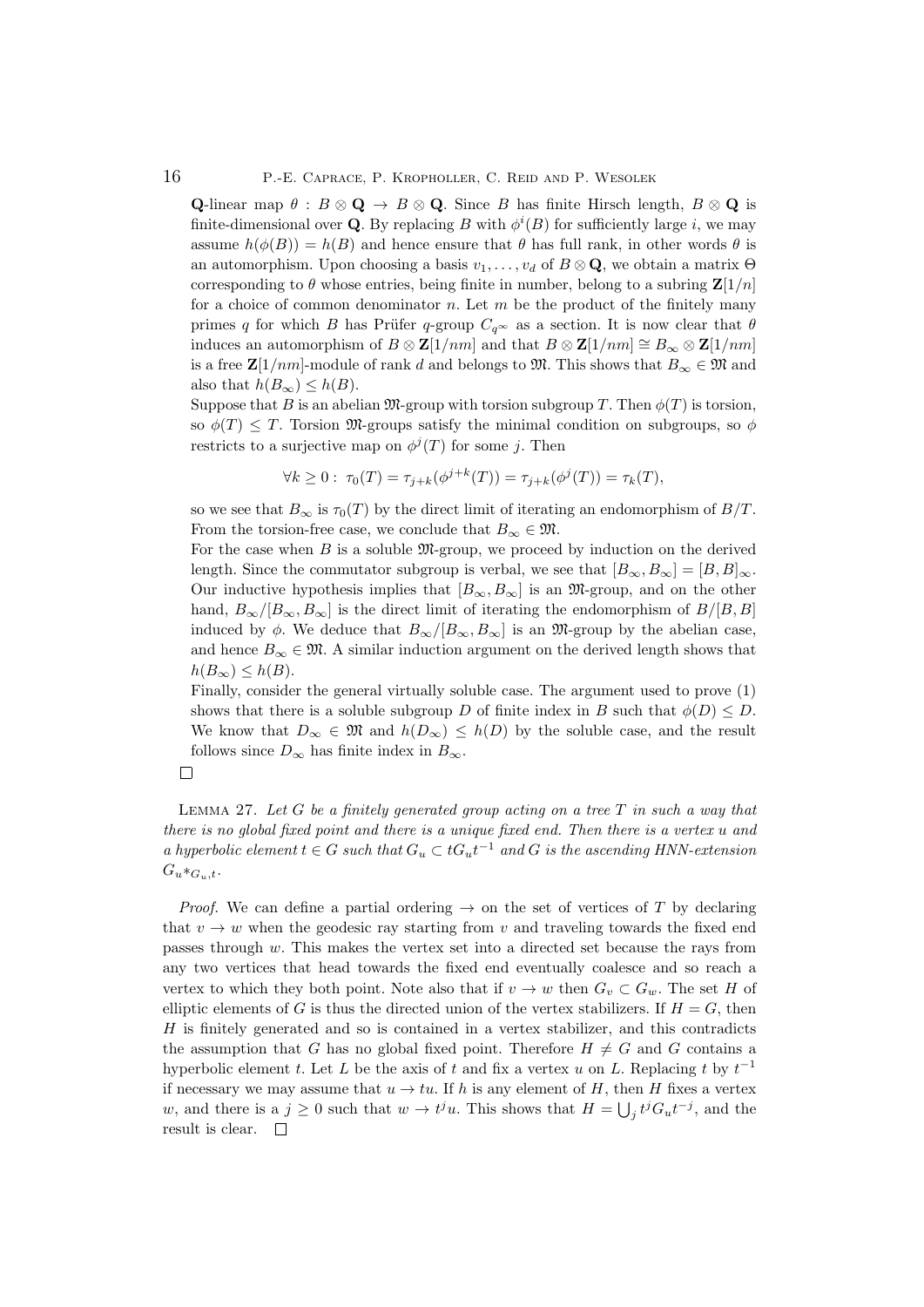PROPOSITION 28. Let  $G$  be a finitely generated residually finite group that is the fundamental group of a graph of virtually soluble groups of finite Prüfer rank and of Hirsch length n. Then  $G$  has a soluble normal subgroup  $N$  such that one of the following holds.

- $(i)$ N fixes points on the corresponding Bass–Serre tree of G and has Hirsch length n, and  $G/N$  is the fundamental group of a graph of locally finite groups. If in addition all the vertex and edge groups of the graph of groups belong to  $\mathfrak{M}$ , then  $G/N$  is virtually free.
- $(iii)$ N has no fixed points on the corresponding Bass–Serre tree of G, G fixes a unique end and is a virtually soluble  $\mathfrak{M}$ -group of Hirsch length  $n+1$ , and  $G/N$  is infinite and virtually cyclic. Note that in this case all vertex and edge stabilizers automatically belong to  $\mathfrak{M}$  and that  $G/N$  is virtually free of rank 1.

*Proof.* Let  $T$  denote the Bass–Serre tree  $T$  afforded by the hypothesized graph of groups. For each vertex or edge  $y \in VT \sqcup ET$ , let  $H_y$  be a finitely generated subgroup of the stabilizer  $G_y$  of Hirsch length n. Note first that if e and f are edges that are incident with the same vertex v, then  $\langle H_e \cup H_f \rangle$  is a finitely generated subgroup of  $G_v$ , and therefore by Lemma 14,  $\langle H_e \cup H_f \rangle$  is commensurate with  $H_v$ . Lemma 14 also shows that  $H_e$  and  $H_f$  have finite index in  $\langle H_e \cup H_f \rangle$  and so we deduce that  $H_e$ ,  $H_v$  and  $H_f$  are all commensurate. Suppose  $v$  and  $w$  are any two vertices in  $T$ . By considering the edges and vertices on the geodesic from v to w, we deduce that  $H_v$  and  $H_w$  are commensurate.

Fix any vertex v and let H be a soluble subgroup of finite index in  $H<sub>v</sub>$ . The profinite closure  $\overline{H}$  of H in G is soluble, with the same derived length as H, by Lemma 23. Additionally,  $\overline{H}$  has a finite index subgroup N which is a separable normal subgroup of G by Corollary 7. The group N is a soluble normal subgroup of  $G$ , and for every vertex or edge y of the tree, the intersection  $N \cap G_y$  has Hirsch length  $n = h(G_y)$  and the quotient  $G_y/N \cap G_y$  is locally finite, residually finite, and of finite Prüfer rank.

A soluble group acting without inversion on a tree fixes a point or a unique end or stabilizes a unique pair of ends; see for example [21, Corollary 2]. Suppose toward a contradiction that there is a unique pair of ends fixed by  $N$  but that  $N$  does not fix any vertex or edge. In this case,  $N$  stabilizes the line joining the two ends and so does  $G$ . There is then a homomorphism  $\xi$  from G to an infinite cyclic or dihedral group induced by the action of  $G$  on the line. On the other hand,  $H$  acts on the line as a group of order at most 2, since  $H$  fixes a vertex. By replacing  $H$  with a subgroup of finite index as necessary, we can ensure that  $H \leq \ker \xi$ . The quotient  $G/\ker \xi$  is residually finite, so the profinite closure of  $H$  and hence also  $N$  act trivially on the line. This contradicts the assumption that N has no fixed points.

Suppose that N has a fixed point in T. In this case  $G/N$  acts on the subtree  $T^N$  of Nfixed points and is the fundamental group of a graph of locally finite groups as claimed. For any vertex u of  $T^N$ , we additionally have  $N \subset G_u$ . Thus,  $N \cap G_u = N$ , so N has Hirsch length n. Moreover, the quotient  $G_u/N$  is a residually finite and locally finite  $\mathfrak{M}$ -group, so Cernikov's theorem [15, 1.4.1] ensures that  $G_u/N$  is finite. The quotient  $G/N$  is then a graph of finite groups and thus is a virtually free group since G is finitely generated. We thus obtain case (1).

Suppose that  $N$  fixes a unique end of  $T$  but does not fix any vertices. In this case  $G$ has the same property, and Lemma 27 shows that G is an ascending HNN-extension over one of its vertex stabilizers  $G_y$ . The group G is thus of the form  $B_{\infty} \rtimes \mathbb{Z}$  where  $B_{\infty}$  is a virtually soluble group of finite Prüfer rank and Hirsch length  $n$  by Lemma 26. Thus,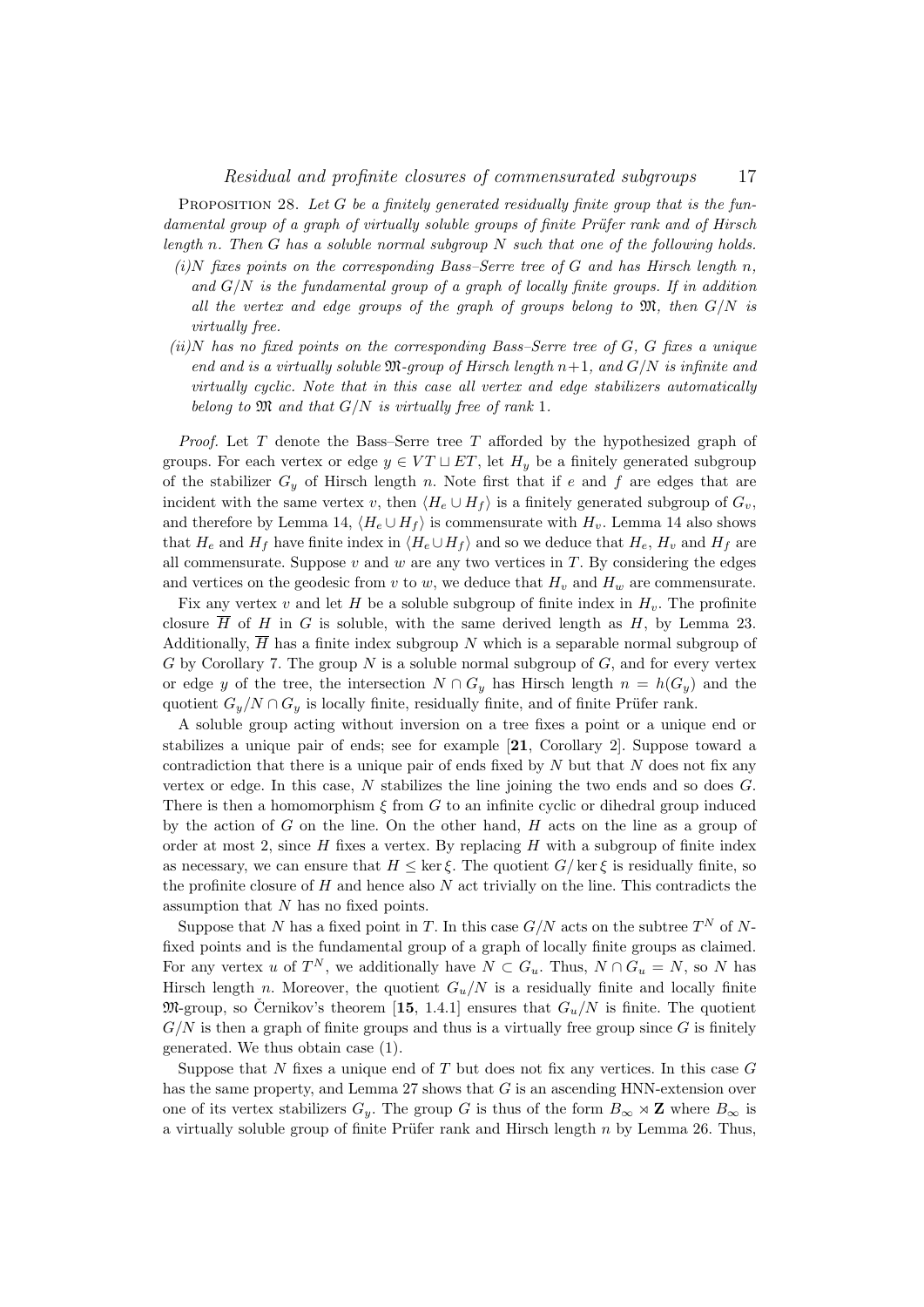G has Hirsch length  $n + 1$  and is virtually soluble. Since G is also assumed to be finitely generated, it belongs to  $\mathfrak{M}$ , by Proposition 11. Finally, the quotient  $G_y/N \cap G_y$  is an M-group as well as residually finite and locally finite. Any residually finite and torsion  $\mathfrak{M}$ -group is finite by Černikov's theorem [15, 1.4.1], so  $G_y/N_y$  is finite. Since N is normal,  $\bigcup_{t\geq 1} t^n N_y t^{-n}$  is a subgroup of N where t is the generator of Z that translates toward the fixed end. Just as in the proof of Lemma 26, we deduce that  $B_{\infty}/\bigcup_{n\geq 1} t^n N_y t^{-n}$  is finite, and thus,  $G/N$  is finite-by-cyclic. It follows that  $G/N$  is virtually cyclic, so we obtain case (2).  $\square$ 

### 6. Applications to groups acting on graphs and metric spaces

Commensurated subgroups arise naturally from actions on locally finite graphs. We thus obtain several consequences for such group actions.

COROLLARY 29. Let X be a connected locally finite graph (without multiple edges) and  $G \leq \text{Aut}(X)$  be a finitely generated vertex-transitive group. If the stabilizer  $G_v$  of a vertex  $v \in VX$  is weakly separable, then it is finite.

*Proof.* Since G acts vertex-transitively, we have  $\{1\} = \bigcap_{w \in VX} G_w = \bigcap_{g \in G} gG_v g^{-1}$ . On the other hand, the stabilizer  $G_v$  is a commensurated subgroup of  $\tilde{G}$  since X is connected and locally finite. The conclusion now follows from Corollary 8.  $\Box$ 

COROLLARY 30. Let  $X$  be a proper uniquely geodesic metric space (e.g. a locally finite tree) and let  $G \leq \text{Isom}(X)$  be a finitely generated group. Suppose that there is no proper G-invariant convex subspace. If the orbit of a point  $v \in X$  is discrete and its stabilizer  $G_v$  is weakly separable, then  $G_v$  is finite.

Proof. The hypothesis of absence of proper G-invariant convex subspace implies that for any vertex  $v \in X$ , the intersection  $\bigcap_{g \in G} g G_v g^{-1}$  is trivial, because it fixes pointwise a  $G$ -invariant subspace, namely the convex hull of the  $G$ -orbit of  $v$ . The hypothesis that X is proper and that Gv is discrete ensures that  $G_v$  has finite orbits on  $G_v$ , so  $G_v$  is commensurated. The conclusion now follows from Corollary 8.  $\Box$ 

The terminology in the following application is borrowed from [4].

COROLLARY 31. Let T be a locally finite tree all of whose vertices have degree  $\geq 3$  and let  $G \leq \text{Aut}(T)$  be a non-discrete finitely generated subgroup whose action on T is locally quasi-primitive. For  $v \in VT$  a vertex, the residual closure of the vertex stabilizer  $G_v$  in G is of finite index in G.

*Proof.* Since T is locally finite, the vertex stabilizer  $H := G_v$  is commensurated. The group H is also infinite since G is non-discrete. Let  $N := \bigcap_{g \in G} g \widetilde{H} g^{-1} \leq G$  be the normal subgroup afforded by the Main Theorem. Since  $N$  contains a finite index subgroup of  $H$ , its action on VT is not free. Therefore, [4, Lemma 1.4.2] implies that the N-action on T has finitely many orbits of vertices. In particular,  $NH = H$  is of finite index in G.  $\Box$ 

### 7. Applications to lattices in products of groups

Lattices in products of totally disconnected locally compact groups often have interesting commensurated subgroups. We here apply our work to shed light on these subgroups.

The equivalence between (i) and (iv) in the following result is due to M. Burger and S. Mozes [5, Proposition 1.2]. Our inspiration for the equivalence between (ii) and (iv)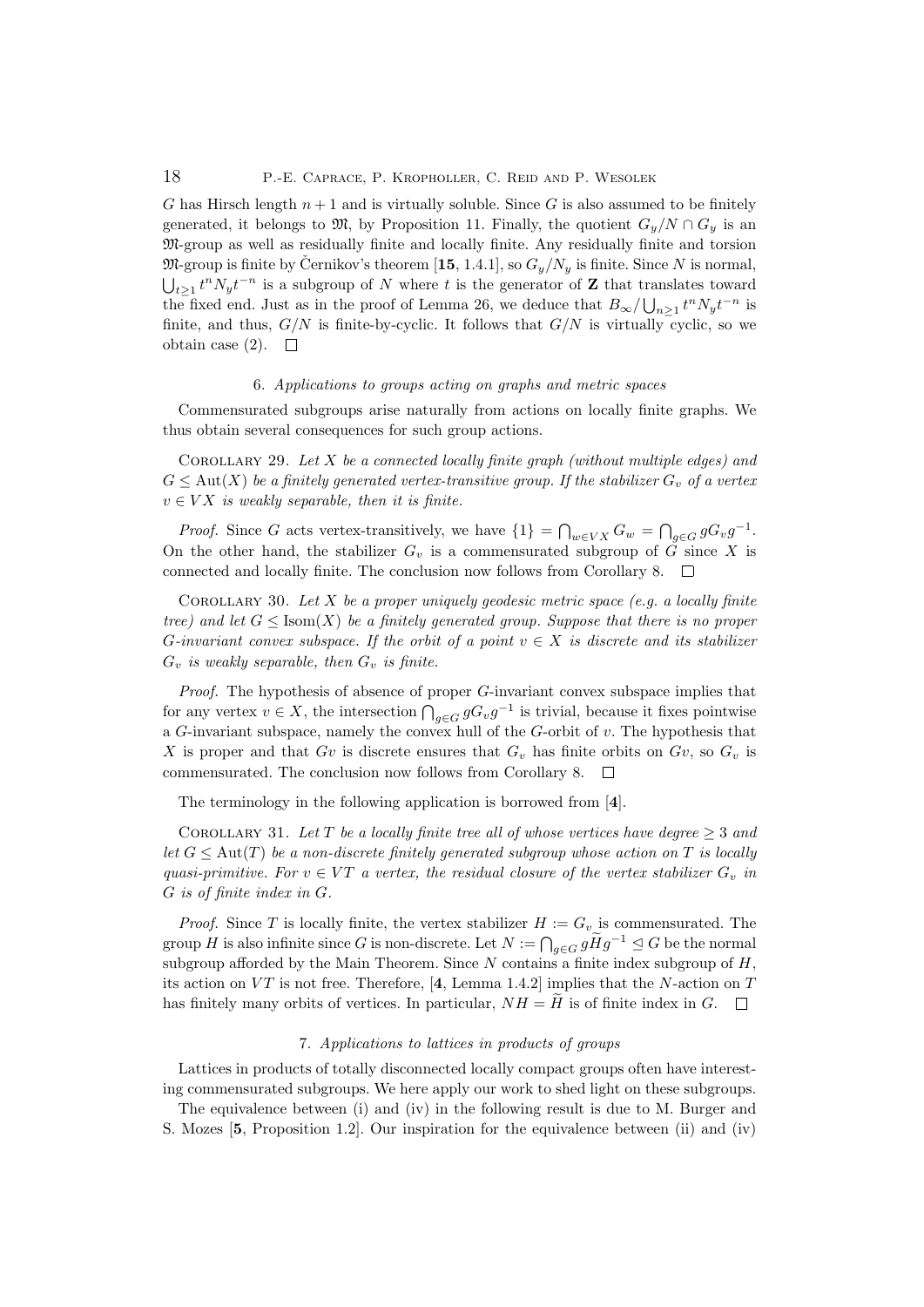came from contemplating D. Wise's iconic example constructed in [26, Example 4.1]; see also [24]. The equivalence between (iii) and (iv) is closely related to, but not a formal consequence of, another result of Wise [25, Lemmas 5.7 and 16.2].

COROLLARY 32. Let  $T_1, T_2$  be leafless trees and let  $\Gamma \leq \text{Aut}(T_1) \times \text{Aut}(T_2)$  be a discrete subgroup acting cocompactly on  $T_1 \times T_2$ . Then the following assertions are equivalent.

- (i)There exists  $i \in \{1,2\}$  such that the projection  $pr_i(\Gamma) \leq Aut(T_i)$  is discrete.
- (ii) There exists  $i \in \{1,2\}$  and a vertex  $v \in VT_i$  such that the stabilizer  $\Gamma_v$  is a weakly separable subgroup of Γ.
- (iii)For all  $i \in \{1,2\}$  and all  $v \in VT_i$ , the stabilizer  $\Gamma_v$  is a separable subgroup of  $\Gamma$ .
- (iv)The groups  $\Gamma_1 = \{g \in \text{Aut}(T_1) \mid (g, 1) \in \Gamma\}$  and  $\Gamma_2 = \{g \in \text{Aut}(T_2) \mid (1, g) \in \Gamma\}$  act cocompactly on  $T_1$  and  $T_2$  respectively, and the product  $\Gamma_1 \times \Gamma_2$  is of finite index in Γ.

*Proof.* For the equivalence of (i) and (iv), see  $[5,$  Proposition 1.2. If (iv) holds, then Γ is virtually the product of two groups  $Γ_1$  and  $Γ_2$  acting properly and cocompactly on  $T_1$  and  $T_2$  respectively. Such groups are virtually free, hence residually finite, so Γ, Γ/Γ<sub>1</sub> and  $\Gamma/\Gamma_2$  are all residually finite. In particular,  $\Gamma_1$  and  $\Gamma_2$  are separable in  $\Gamma$ . For every  $v \in VT_i$ , the group  $\Gamma_v$  is separable, since  $\Gamma_v/\Gamma_{3-i}$  is finite. Assertion (iv) thus implies  $(iii)$ .

That (iii) implies (ii) is clear. That (ii) implies (i) follows from Corollary 30, using the fact that a cocompact action on a leafless tree does not preserve any proper subtree.  $\Box$ 

We obtain the following abstract generalization of a statement originally proved by Burger and Mozes for lattices in products of trees with locally quasi-primitive actions (see  $[5,$  Proposition 2.1]), and later extended to lattices in products of  $CAT(0)$  spaces (see  $[7,$  Proposition 2.4]).

COROLLARY 33. Let  $\Gamma$  be a lattice in the product  $G_1 \times G_2$  of two locally compact groups. Assume that  $G_1$  is totally disconnected and non-discrete and that every infinite closed normal subgroup of  $G_1$  has trivial centralizer in  $G_1$ . Suppose further that  $\Gamma$  is finitely generated and that the canonical projection  $\Gamma \to G_1$  has a dense image. If  $\Gamma$  is residually finite, then the projection  $\Gamma \to G_2$  is injective.

*Proof.* Let  $pr_1: \Gamma \to G_1$  and  $pr_2: \Gamma \to G_2$  be the projection maps, let  $N_1 := \ker pr_2 \leq$  $G_1$  and let  $N_2 := \ker \text{pr}_1 \leq G_2$ . We must show that  $N_1$  is trivial. We shall proceed by contradiction and assume that  $N_1$  is non-trivial. The group  $N_1$  is a non-trivial discrete subgroup of  $G_1$  and is normalized by the dense subgroup  $\Gamma_1 := \text{pr}_1(\Gamma)$  of  $G_1$ . As  $N_1$  is also closed, it is normal in  $G_1$ , and hence  $N_1$  is infinite by Lemma 20.

The groups  $N_1$  and  $N_2$  are two normal subgroups of  $\Gamma$  with trivial intersection, hence they commute. Since  $\Gamma$  is residually finite, the profinite closures  $(N_1)_{\Gamma}$  and  $(N_2)_{\Gamma}$  also commute, in light of Corollary 16. We have in particular that

$$
pr_1(\overline{(N_2)}_{\Gamma}) \le C_{G_1}(pr_1(N_1)) = \{1\},\
$$

so  $\overline{(N_2)}_{\Gamma} \leq \ker \mathrm{pr}_1 = N_2$ . Thus,  $N_2$  is profinitely closed in  $\Gamma$ . Hence,  $\Gamma_1 \cong \Gamma/N_2$  is residually finite. We thus contradict Corollary 22, since  $N_1$  is an infinite discrete normal subgroup of  $\Gamma_1$ .  $\Box$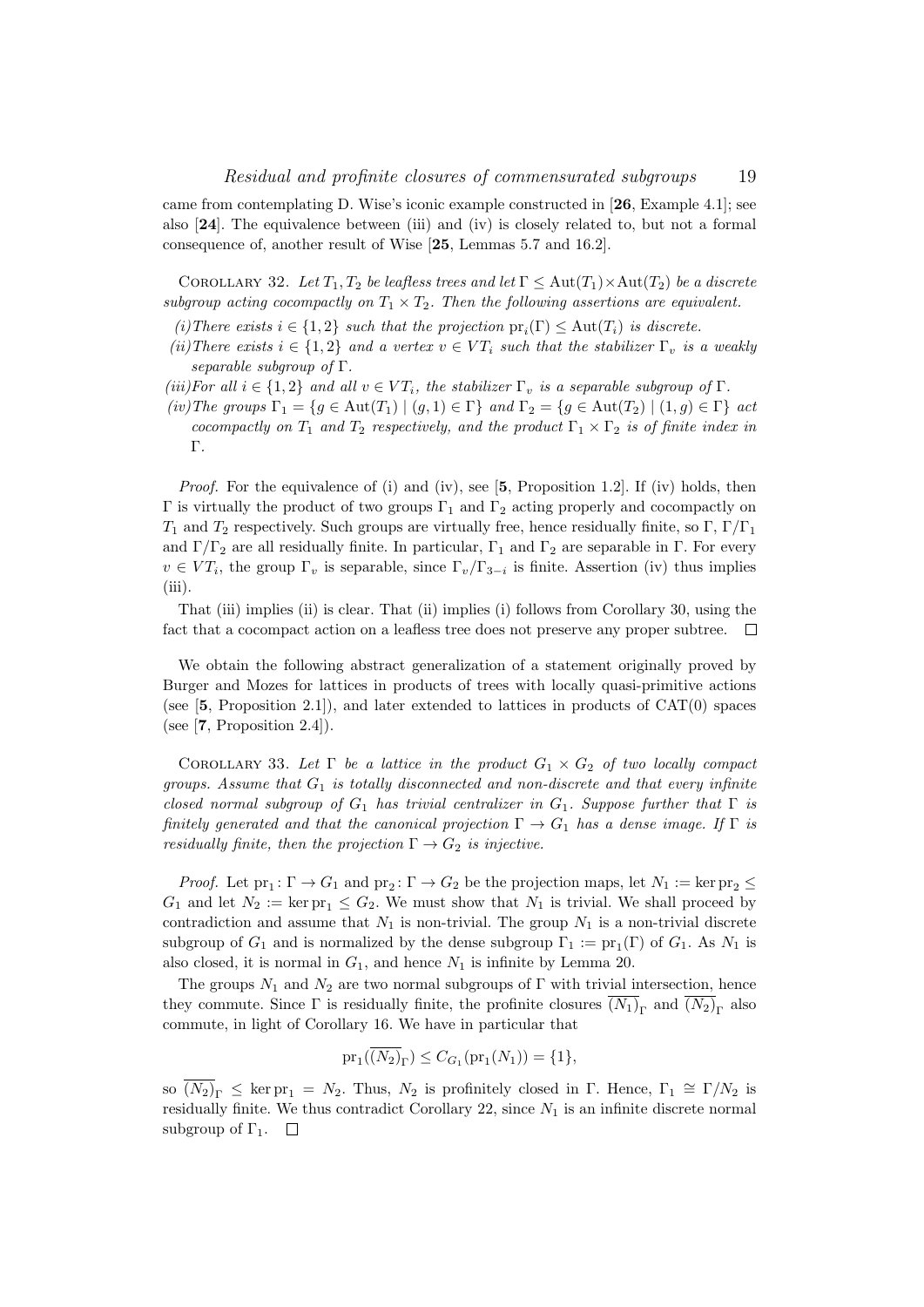## 20 P.-E. Caprace, P. Kropholler, C. Reid and P. Wesolek

### 8. Applications to just-infinite groups

We finally consider just-infinite groups. An infinite group is just-infinite if every proper quotient is finite. These groups have restricted normal subgroups. We here explore restrictions on their commensurated subgroups.

COROLLARY 34. Let G be a finitely generated just-infinite group and  $H \leq G$  be an infinite commensurated subgroup. Then the residual closure of  $H$  in  $G$  is of finite index.

*Proof.* Let  $N := \bigcap_{g \in G} g \widetilde{H} g^{-1} \leq G$  be the normal subgroup afforded by the Main Theorem. Since  $H$  is infinite and  $N$  contains a finite index subgroup of  $H$ , we see that N is infinite. The group N is thus of finite index in the just-infinite group G. Hence,  $\hat{H}$ is also of finite index.  $\square$ 

In [23], P. Wesolek shows that every commensurated subgroup of a finitely generated just-infinite branch group is either finite or of finite index. As an application of the Main Theorem, we obtain the following related result. A maximal subgroup of a group is a subgroup that is maximal among all proper subgroups.

COROLLARY 35. Let  $G$  be a finitely generated just-infinite group. Assume that whenever  $M < H \leq G$  are subgroups of G such that M is maximal in H and H has finite index in  $G$ , then  $M$  has finite index in  $G$ . Then every commensurated subgroup of  $G$  is either finite or has finite index in G.

*Proof.* Let  $H \leq G$  be an infinite commensurated subgroup. By Corollary 34, the residual closure  $\widetilde{H}$  is of finite index in G. Suppose toward a contradiction that  $H < \widetilde{H}$ . Let  $M < H$  be a maximal subgroup containing H, which exists since  $H$  is finitely generated. By hypothesis, the group M is of finite index in  $H$ . In particular, M is of finite index in G and thus weakly separable. On the other hand,  $\tilde{H}$  is the smallest weakly separable subgroup of G containing H. We infer that  $M = \widetilde{H}$ , which is absurd. Hence,  $H = \tilde{H}$  and so has finite index in G.  $\Box$ 

Examples of groups satisfying the hypotheses of Corollary 35 include the Grigorchuk group (see [11, Lemma 4]) and many related finitely generated torsion branch groups (see [1] and [19]), so we recover the corresponding special cases of Wesolek's result [23].

Another striking family of just-finite groups is that consisting of the 'residually finite Tarski monsters' constructed by M. Ershov and A. Jaikin in [9]. In addition to their residual finiteness, these groups enjoy the property that each of their finitely generated subgroups is finite or of finite index. In particular, these groups are LERF: every finitely generated subgroup is separable.

The monster groups from  $[9]$  indeed enjoy a stronger property. For p a prime, we say that a subgroup is  $p$ -separable if it is the intersection of subgroups of  $p$  power index. We say that a group is  $p$ -LERF if every finitely generated subgroup is p-separable. The examples from [9] are virtually p-LERF.

The following application, which applies to the just-infinite groups constructed in [9], was pointed out to us by A. Jaikin.

COROLLARY 36. Let G be a finitely generated just-infinite group which is virtually  $p$ -LERF for some prime p. Then every commensurated subgroup of G is either finite or of finite index.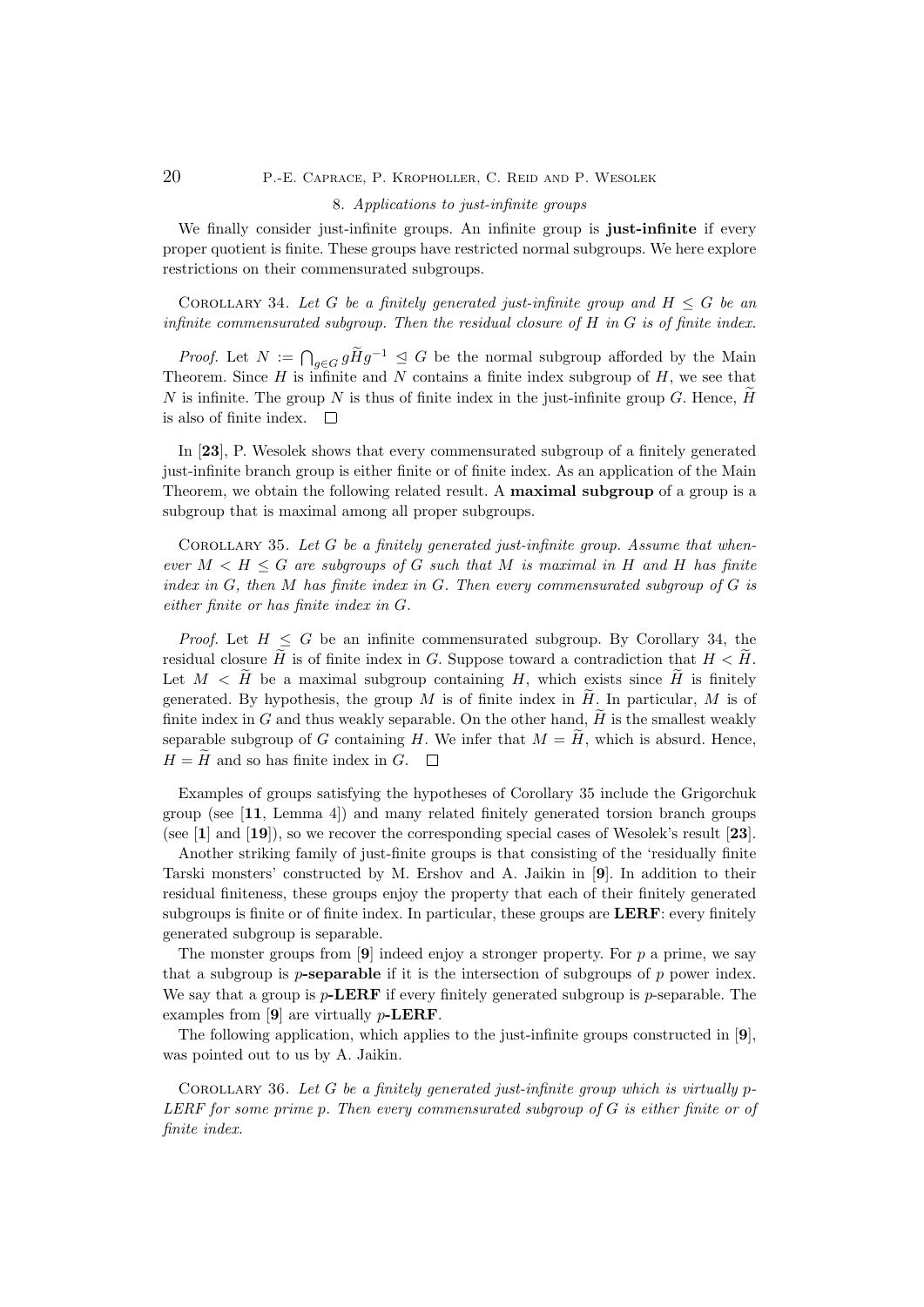Since the Grigorchuk group (which is a 2-group) is LERF by Theorem 2 of [11] and the Gupta–Sidki 3-group is LERF by Theorem 2 of  $[10]$ , and upon noting that a p-group that is LERF is automatically p-LERF, we thus also recover two more special cases of Wesolek's result in [23].

To prove Corollary 36 we use the following subsidiary fact.

LEMMA 37. Let  $G$  be a finitely generated group which is  $p$ -LERF for some prime  $p$ . If a subgroup  $H \leq G$  is of infinite index in G, then its profinite closure  $\overline{H}$  is also of infinite index.

*Proof.* If  $\overline{H}$  is of finite index in G, then the closure of the image of H in the pro-p completion  $G_{\hat{p}}$  is of finite index. The closure in  $G_{\hat{p}}$  is then topologically finitely generated, hence H contains a finitely generated subgroup  $H_0$  whose image in  $G_{\hat{p}}$  has the same closure as the image of H. Since H is of infinite index, so is  $H_0$ , but the closure of the image of  $H_0$  in  $G_{\hat{p}}$  is of finite index. This contradicts that G is p-LERF.  $\Box$ 

*Proof of Corollary* 36 Let  $H \leq G$  be an infinite commensurated subgroup and let  $G_0$ be a subgroup of finite index in G which is  $p$ -LERF. By Corollary 34, the residual closure  $H$  is of finite index, so the profinite closure is also of finite index. The profinite closure of  $H_0 := H \cap G_0$  in  $G_0$  is thus of finite index in  $G_0$ . By Lemma 37, this implies that the index of  $H_0$  in  $G_0$  is finite. The index of H in G is thus finite.  $\square$ 

Acknowledgement. We would like to thank the Isaac Newton Institute for Mathematical Sciences, Cambridge for support and hospitality during the programme Non-positive curvature group actions and cohomology where part of the work on this paper was accomplished.

#### REFERENCES

- [1] Theofanis Alexoudas, Benjamin Klopsch, and Anitha Thillaisundaram. Maximal subgroups of multi-edge spinal groups. Preprint arXiv:1312.5615.
- [2] Uri Bader, Alex Furman, and Roman Sauer. On the structure and arithmeticity of lattice envelopes. C. R. Math. Acad. Sci. Paris, 353(5):409–413, 2015.
- [3] V. V. Belyaev. Locally finite groups containing a finite inseparable subgroup. Siberian Math. J., 34(2):218–232, 1993.
- [4] Marc Burger and Shahar Mozes. Groups acting on trees: from local to global structure. *Inst. Hautes Études Sci. Publ. Math.*,  $(92):113-150$   $(2001)$ , 2000.
- [5] Marc Burger and Shahar Mozes. Lattices in product of trees. *Inst. Hautes Études Sci.* Publ. Math., (92):151–194 (2001), 2000.
- [6] Pierre-Emmanuel Caprace and Nicolas Monod. Decomposing locally compact groups into simple pieces. Math. Proc. Cambridge Philos. Soc., 150(1):97–128, 2011.
- [7] Pierre-Emmanuel Caprace and Nicolas Monod. A lattice in more than two Kac-Moody groups is arithmetic. Israel J. Math., 190:413–444, 2012.
- [8] A. S. Detinko, D. L. Flannery, and E. A. O'Brien. Algorithms for linear groups of finite rank. J. Algebra, 393:187–196, 2013.
- [9] Mikhail Ershov and Andrei Jaikin-Zapirain. Groups of positive weighted deficiency and their applications. J. Reine Angew. Math., 677:71–134, 2013.
- [10] Alejandra Garrido. Abstract commensurability and the Gupta-Sidki group. Groups Geom.  $Dyn., 10(2):523-543, 2016.$
- [11] R. I. Grigorchuk and J. S. Wilson. A structural property concerning abstract commensurability of subgroups. J. London Math. Soc.  $(\overline{2})$ ,  $\overline{68}(3)$ :671–682, 2003.
- [12] Susan C. Jeanes and John S. Wilson. On finitely generated groups with many profiniteclosed subgroups. Arch. Math. (Basel), 31(2):120–122, 1978/79.
- [13] P. H. Kropholler. On finitely generated soluble groups with no large wreath product sections. Proc. London Math. Soc. (3), 49(1):155-169, 1984.